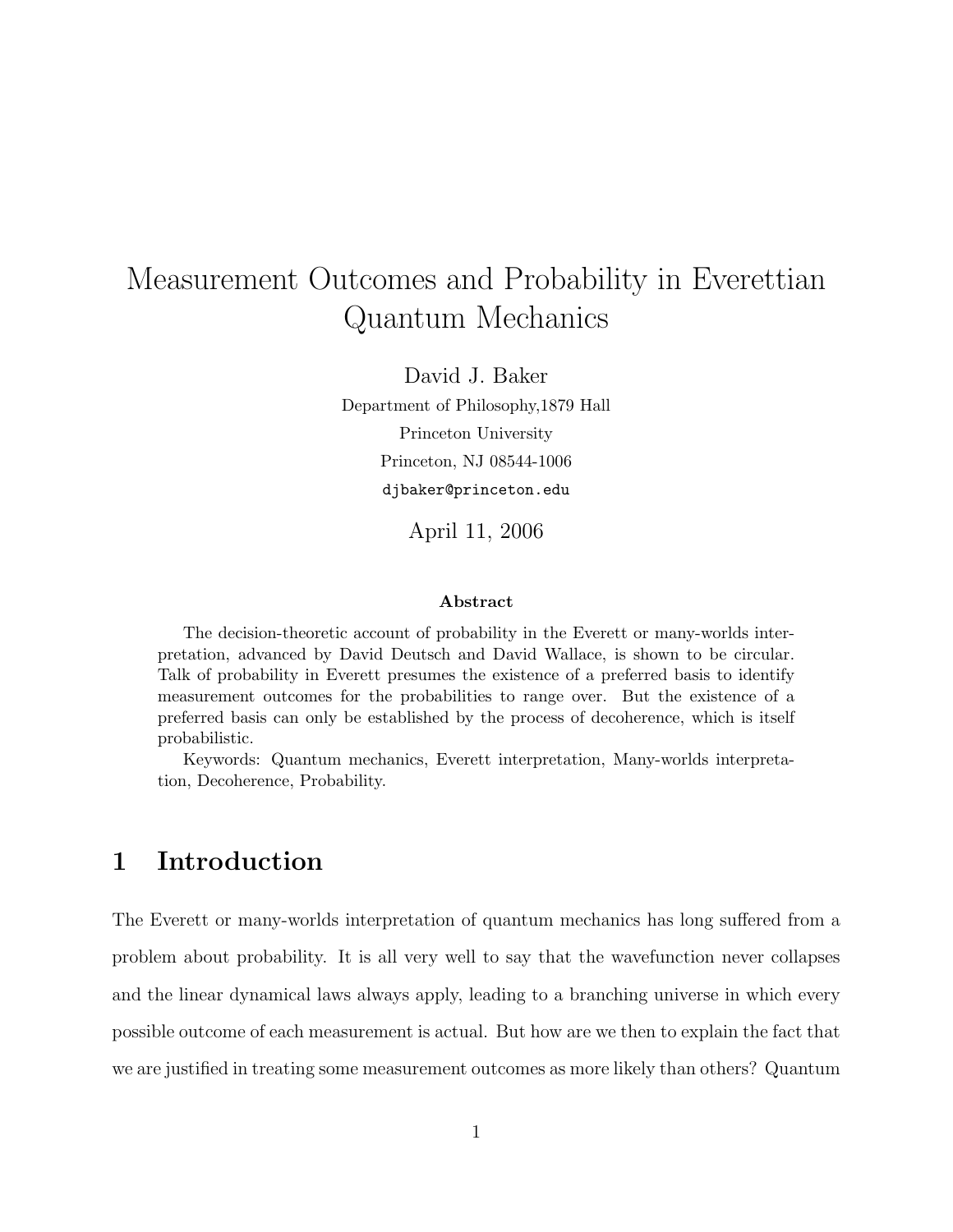mechanics is an empirically successful theory only because it combines the linear dynamics with a rule for determining the probabilities of possible outcomes from the amplitude of the wavefunction. This is the Born rule. If they are to explain this success, Everett's adherents must explain how this explicitly probabilistic rule enters into a theory that they interpret as deterministic.

David Deutsch (1999) has offered a supposed derivation of the Born rule in Everettian quantum mechanics from the linear dynamics combined with axioms of decision theory. More recently, David Wallace (2003a) has clarified and expounded on Deutsch's proof. If correct, the Deutsch-Wallace approach justifies the use of the Born rule as a guide to rational action: rational agents are constrained to apportion their preferences about measurement outcomes according to this probability measure.

But all is not well with this approach to quantum probability – or so I will argue here. Before Everettians can coherently speak of probability, they must provide a definition of what constitutes a measurement outcome under their interpretation. Defenders of Everett such as Wallace (2003a) and Hilary Greaves (2004) have identified measurement outcomes with  $people$  – the post-branching successors of the person making the measurement. This cannot be right, I claim, for on this construal amplitude is not a measure over outcomes of measurements, and so probabilities (which must apply to outcomes) cannot be derived from amplitude.

This misunderstanding is not difficult to correct, if one takes measurement outcomes to be classes of "branches," or elements of a superposition of states. The problem of identifying measurement outcomes thus reduces to the problem of selecting a preferred basis: which terms are we to count as branches? The Everettian may now claim to stand on solid ground – after all, decoherence leads to the elimination of interference between branches and the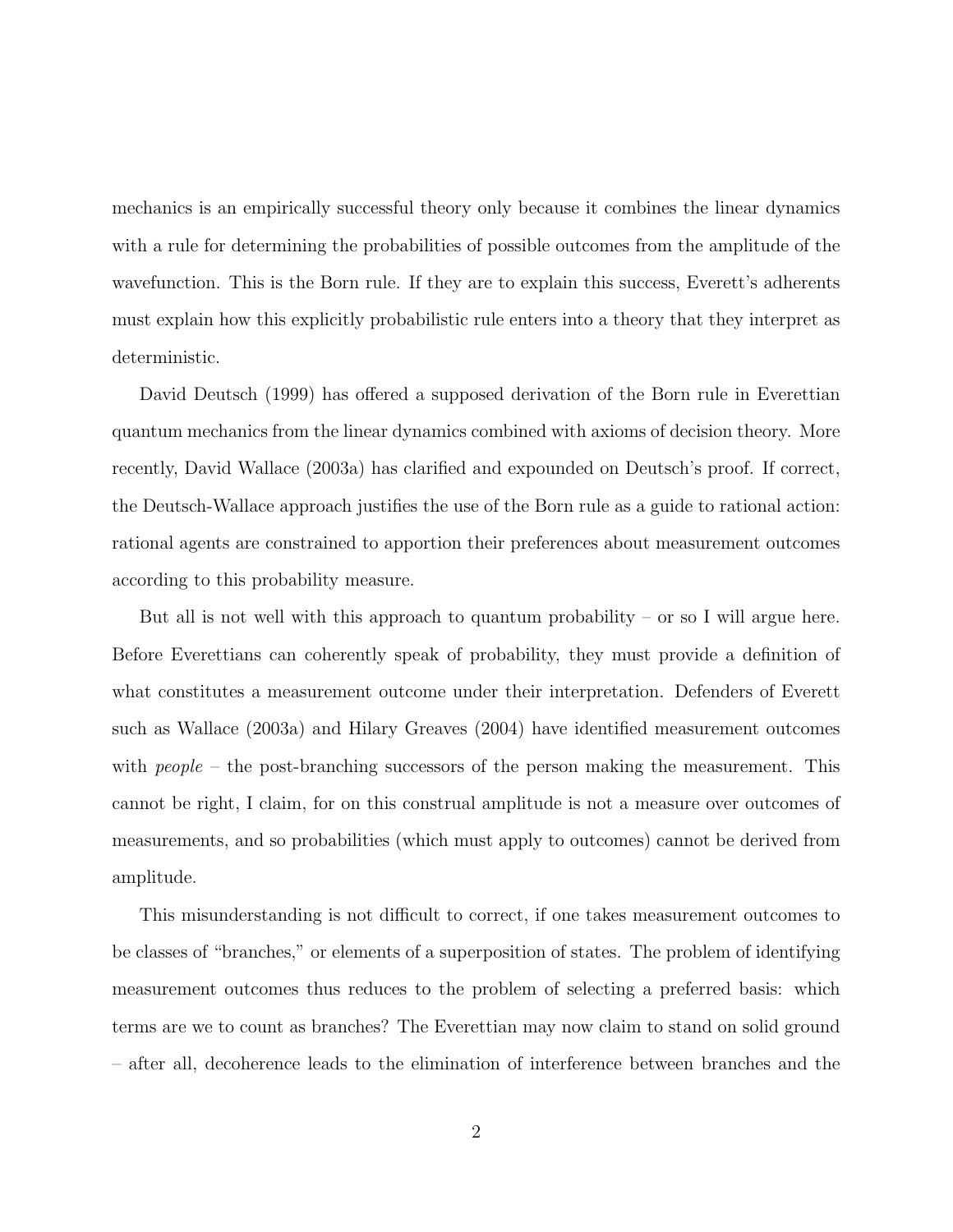(vague or approximate) selection of a preferred basis.

But this decoherence-based approach leads to a further problem. Proofs of decoherence depend implicitly upon the truth of the Born rule. Without first justifying the probability rule, Everettians cannot establish the existence of a preferred basis or the division of the wavefunction into branches. But without a preferred basis or a specification of branches, there can be no assignment of probabilities to measurement outcomes. This has two unfortunate consequences for the Everett interpretation: it reveals a circularity in the Deutsch-Wallace approach, and it calls into question the coherence of the primitivist approach to probability advocated by Greaves.<sup>1</sup>

# 2 The Quantum Representation Theorem

The objective for Deutsch and Wallace is to prove the Born rule, which expresses the connection between probability and the wavefunction's amplitude. Suppose that a quantum system is in a state  $\Psi = c_1\phi_1 + c_2\phi_2 + ... c_n\phi_n$ , where the  $\phi_i$  are eigenstates of the observable to be measured (with corresponding eigenvalues  $\lambda_i$ ) and the  $c_i$  are (complex) constants. Then the Born rule states that the likelihood of a measurement giving result  $\lambda_i$  is  $|c_i|^2$ , the normed squared amplitude or, to use Wallace's term, the *weight* of the *i*'th component of the superposition.

To show the applicability of this rule to the Everett interpretation, Deutsch and Wallace employ the axioms of causal decision theory. Decision theory governs rational action under statistically weighted uncertainty, and so the decision-theoretic description of any process includes a measure of probability or likelihood. The role of this measure is to dictate rational

<sup>&</sup>lt;sup>1</sup>As should by now be clear to the reader, my target is what might be called the "Oxford reading of Everett," which I take to involve a decoherence-based solution to the preferred basis problem and a decisiontheoretic account of probability. In particular, I am not concerned with "many-minds" interpretations.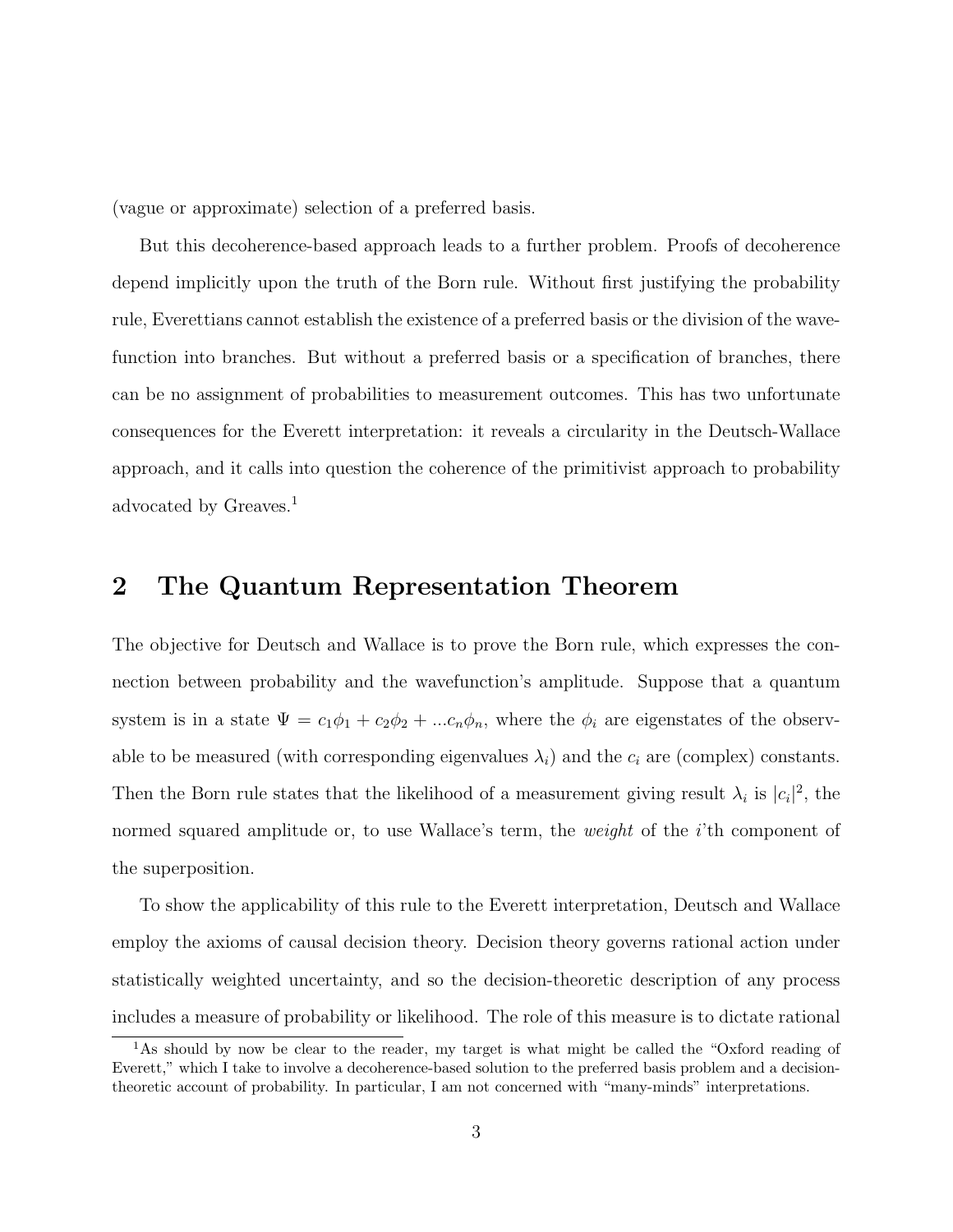action through the calculation of expected utility. For example, suppose that I would prefer to have more money, and a friend offers me the opportunity to bet that a coin toss will come up heads. If I believe that the probability of heads is  $P$ , it is rational for me to take any bet for which  $P\times$ (the agreed-upon payoff) is greater than or equal to  $(1 - P)\times$ (the stakes). In fact, a rational agent's probability measure can be defined purely in terms of that agent's ordering of preferences.

Deutsch and Wallace seek to define quantum probability in exactly this way. They consider a quantum game: an act of measurement in which the observer is given rewards which vary according to which eigenvalue  $\lambda_i$  is the result of his measurement. It is further assumed that the agent accepts the Everett interpretation, and the following constraints on his preferences:

- 1. Some axioms of decision theory, whose legitimacy I will not contest here.
- 2. Physicality: If two quantum games describe the same physical process, a rational agent is indifferent between them.
- 3. Measurement Neutrality: Once the system to be measured, the state vector of that system and the observable to be measured have been specified, further details will be irrelevant for decision-making purposes.

Then it can be shown (Wallace 2002, 2003a) that the observer is rationally obliged to apportion his probabilities in accordance with the Born rule. This is the Quantum Representation Theorem (QRT).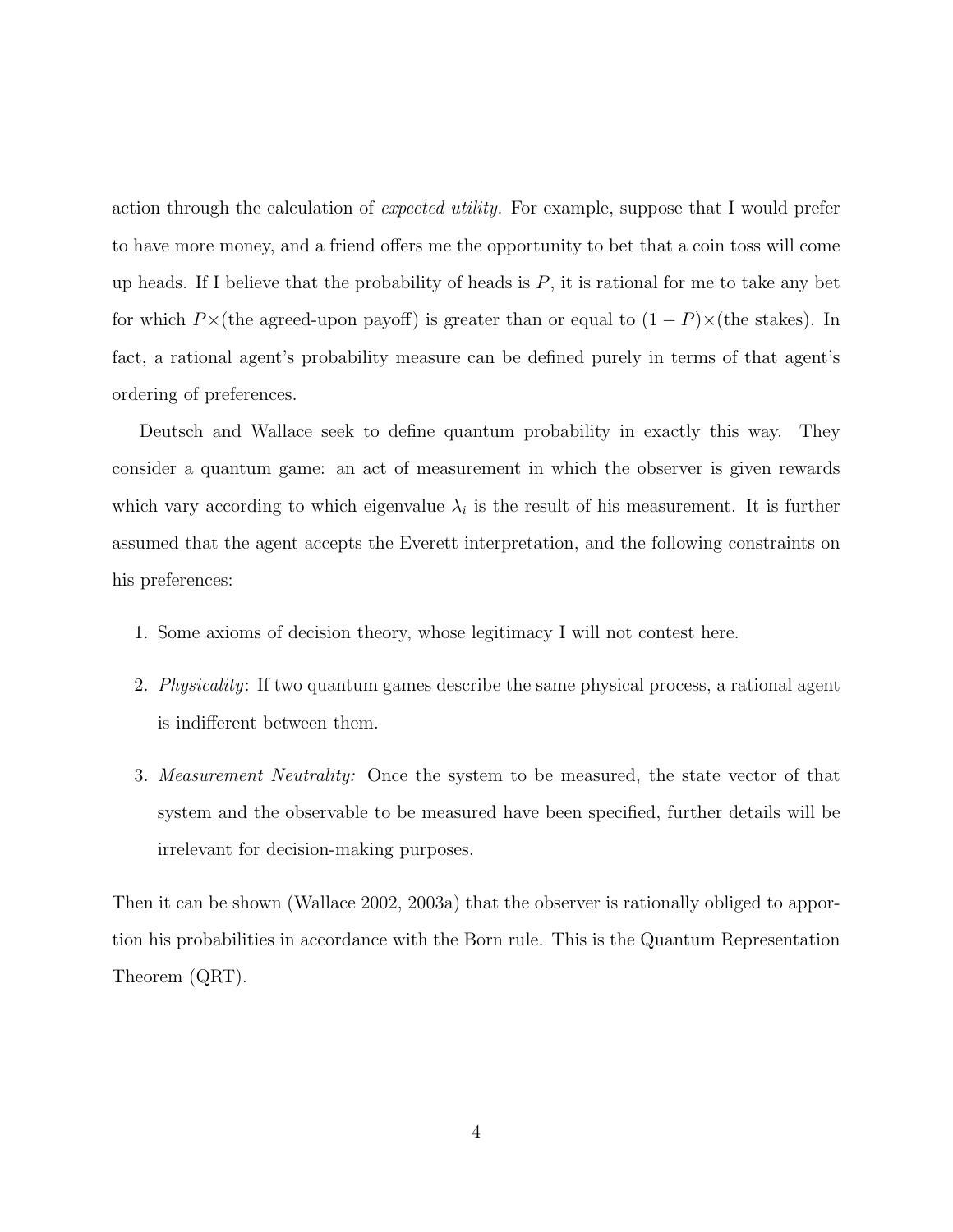### 3 Measurement outcomes in Everett

In order to understand what the Born rule is saying, and thereby understand what the QRT purports to prove, we must form a conception of what it means for a measurement to give the result  $\lambda_i$  on the Everett picture. This is made more difficult by the deterministic nature of the interpretation. In one sense, any measurement (or any physical process, for that matter) has only one possible outcome according to Everett: the observer sees every result in one branch or another. This poses a seeming problem for the invocation of decision theory, which is normally applied only to decision-making in the face of uncertainty.

The branching structure which arises from decoherence provides the first hint at how to proceed. The Everett interpretation tells us that any "measurement" leads to a superposition of states of macroscopic objects, including the observer, his instruments, and so on. This state can be decomposed into sets of what we shall call "worlds": projections of the wavefunction onto the elements of an orthonormal basis of the Hilbert space of states. Since there are an infinite number of distinct bases, there are infinitely many such decompositions. But a vaguely defined preferred basis soon emerges. By the process of decoherence the components of the superposition (expressed as projections along the elements of this basis) become causally isolated from one another and no longer interfere. Each is now a separate "branch" which behaves in rough accordance with the laws of classical mechanics.<sup>2</sup> There are now multiple people who are equally similar to, and causally connected with, the original observer, much as in cases of human fission discussed by Parfit (1984). One possible strategy for the Everettian is thus to consider the applicability of decision theory to cases in which a rational agent undergoes fission.

<sup>&</sup>lt;sup>2</sup>Throughout this paper, I will follow Butterfield (2002) in using this notation: a *world* is a component of any decomposition of the state; a *branch* is a component of the state relative to an element of the decoherence basis.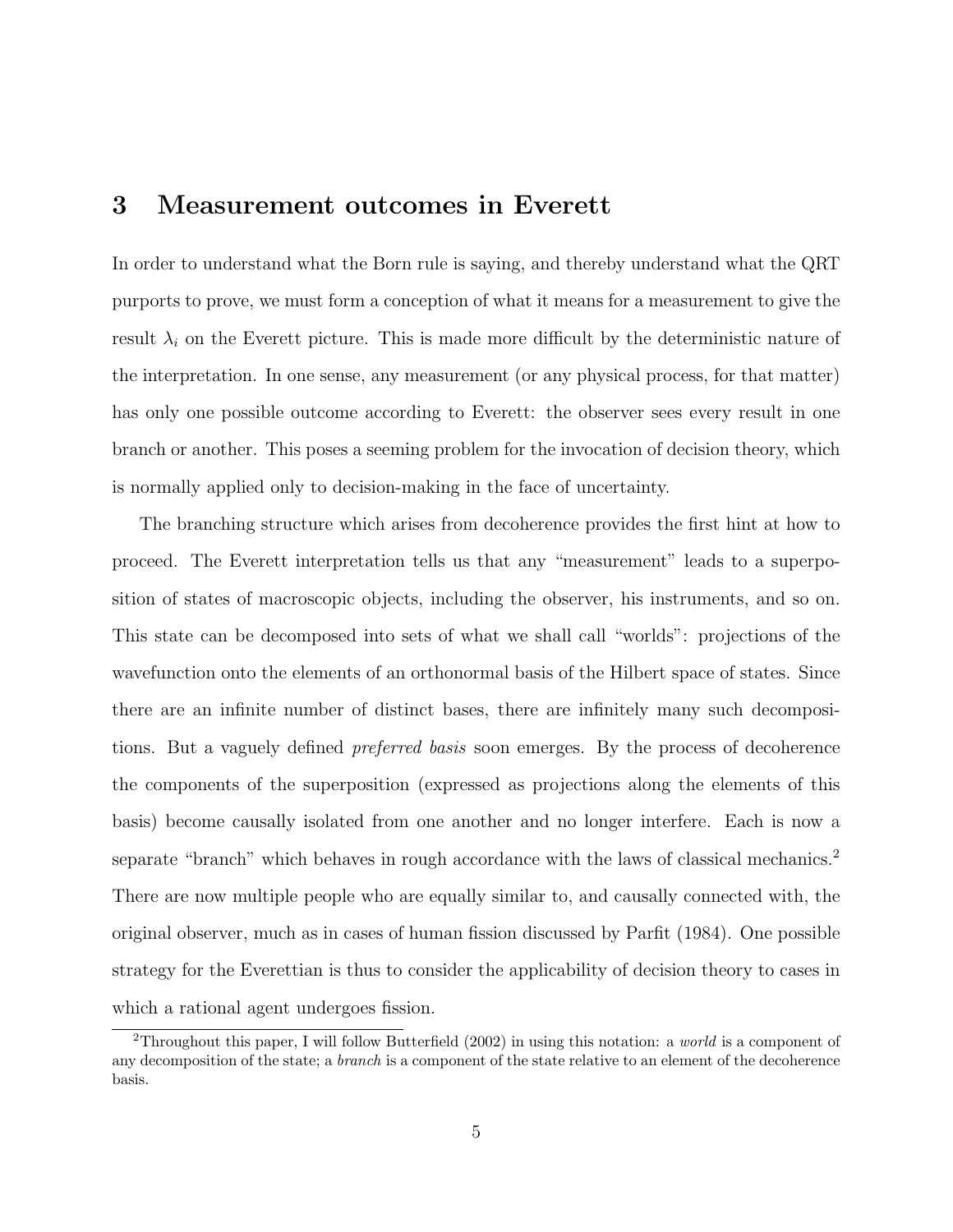#### 3.1 Subjective certainty and uncertainty

There are two ways of understanding the application of decision theory to human fission. The first, which Wallace (2002, 2003a) and Simon Saunders (1998) have defended, is the position of subjective uncertainty (SU). The SU picture comes about in the following way. Consider the attitudes that the pre-fission experimenter might form about his successors. First, he might expect to experience nothing after fission. On a reductionist view of personal identity (which is the view assumed by all parties to the debate), this attitude makes little sense, for each of his post-fission successors individually meets all the criteria of mental continuity and connectedness normally required for identity with the original person. Second, he might expect to experience the lives of all of his successors. But this is incoherent, since no one can experience multiple lives at once. The only option remaining, the SU advocate argues, is uncertainty as to which successor's experiences will be his.

Therefore, the subject of fission should assume an attitude of uncertainty as to which successor he will become. Thus quantum probabilities are an expression of how likely it is that the initial observer will become any one of his successors, and so come to experience the corresponding branch. In the simplified example of a fifty-fifty quantum coin toss, the observer should have a 50 percent degree of belief that he will become one of the successors who sees heads.

The alternative, more radical position is subjective certainty (SC, also sometimes called objective determinism or the fission program), advocated by Greaves (2004). The believer in SC holds that anyone who is certain about all the physical facts must also be certain about his expectations, and so to view the quantum probabilities as uncertainty about which successor I will become is incoherent. Rather, the probabilities should be viewed as the degree to which I should care about my successors – in effect, the degree to which they are my successors.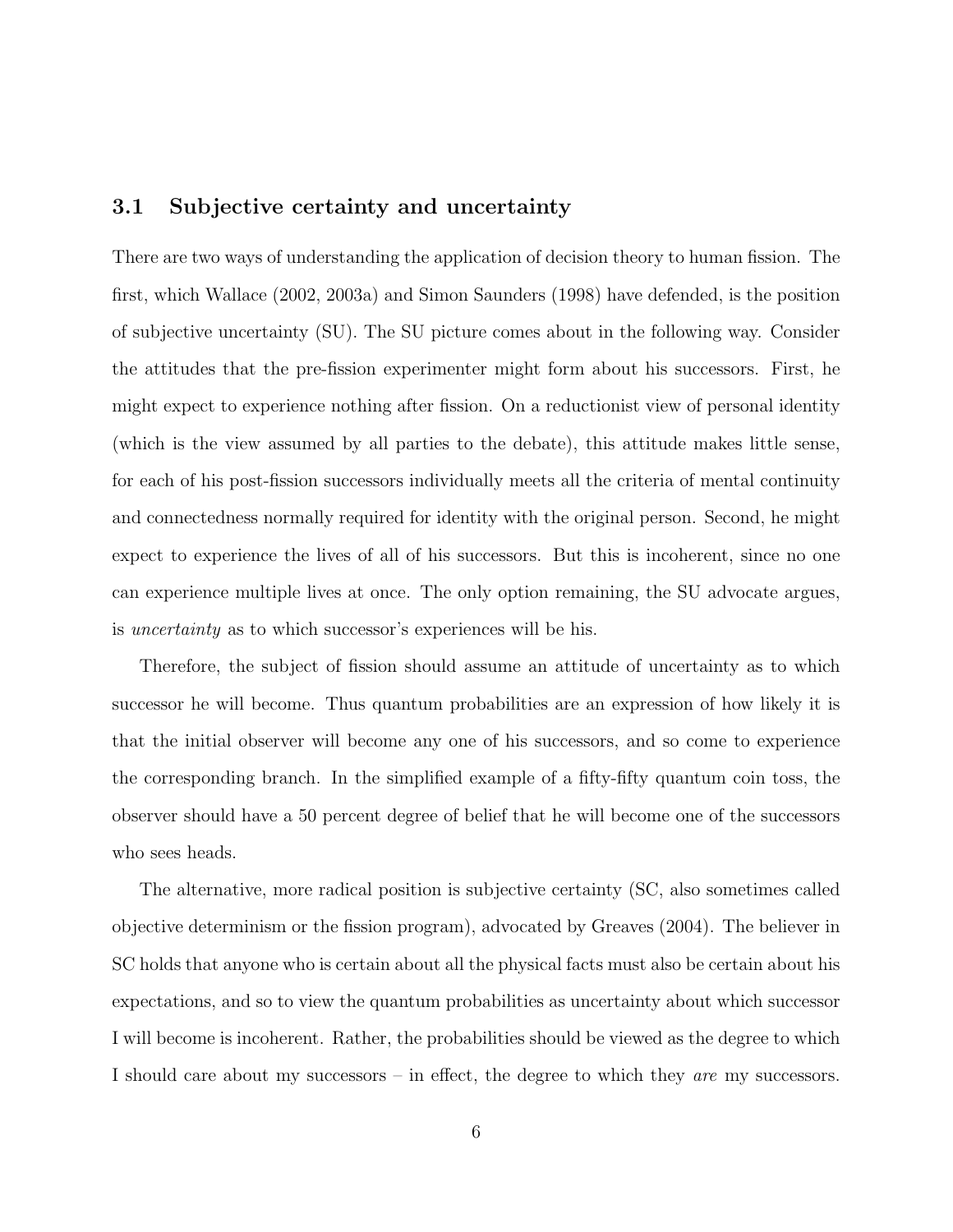As Greaves explains,

I agree that the R-relation – mental continuity and connectedness – captures much of what matters in survival ... I will argue that given the Everett interpretation and Deutsch's axioms, it is not all that matters. I therefore introduce the term ' $R^*$ -relation', initially as a place-holder, to denote whatever it is that matters in survival and in caring for the future.

... The Deutsch-Wallace proof is to be understood as claiming to establish that my Everettian successors bear the  $R^*$ -relation to me-now in proportion to their weight. With this conceptual base, decision theory can be applied without uncertainty. (2004, p. 444)

So in the case of the equal-weight coin toss, I should care about my heads successors exactly as much as I care about my tails successors, and act accordingly, just as I might equally weigh the interests of the two people resulting from a fission because I know that both will have equally valid claims to be me. But if the weights were unequal – for example, if the tails successors possessed higher total weight than the heads successors – then I would be rationally bound to favor the tails successors. They would, in a sense, be my successors to a greater degree because of the higher weight of the branches they inhabit.

One noteworthy point of agreement between these two perspectives on probability is how measurement outcomes are implicitly identified. Both SU and SC assign probabilities to future people. On SU probability provides a measure of the degree to which the experimenter should expect to become certain future people. On SC it measures the experimenter's degree of care for future people. In either case it is a measure over the observer's successors, and so successors fulfill the role of measurement outcomes. This makes intuitive sense, for it is the fission of the observer into multiple successors which creates indeterminacy about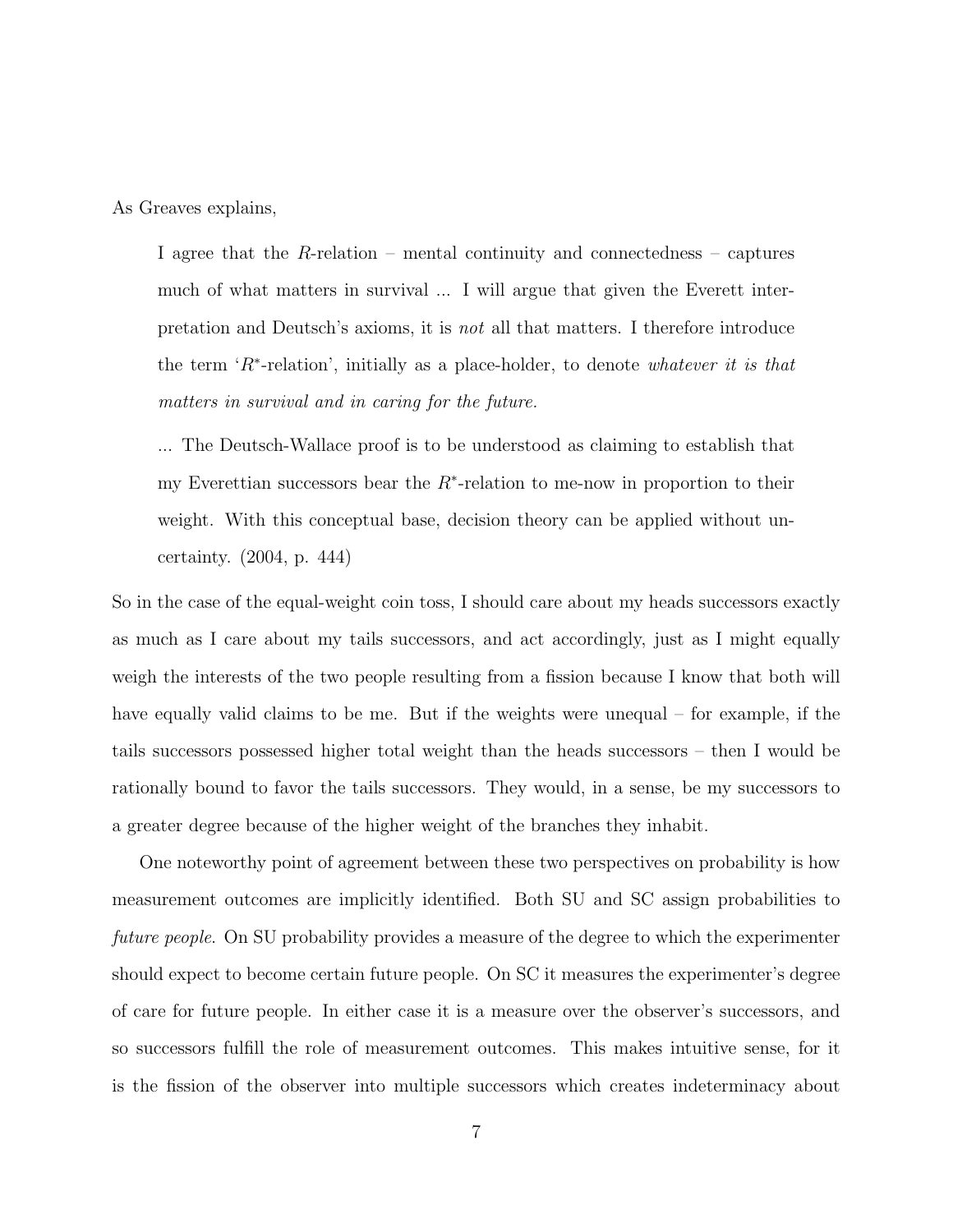which result the observer will see. This makes it possible to view the successors' experiences as distinct outcomes of the measurement, rather than viewing the experiment as merely a deterministic process with a single outcome.

I do not mean to argue that either SU or SC identifies *individual* future people as measurement outcomes. Rather, it seems accurate to say that both views treat classes of future people as measurement outcomes, in the following way. There may be many branches in which a measurement of  $z$ -spin comes out spin up. But the decision-theoretic approach assigns probabilities to the spin eigenvalue, even though it is the observer's fission into multiple successors which permits the application of decision theory. It therefore seems appropriate to identify as an outcome the class of successors who observe spin up.

#### 3.2 Branching and identity

Unfortunately, the identification of measurement outcomes with future people leads to the unacceptable result that probability is not a measure over outcomes of experiments, if one assigns probabilities according to the Born rule. To see why, we must consider a thought experiment which illustrates how personal survival can vary independent of quantum branching. This is the quantum suicide experiment, which has been much discussed in previous literature. It is seen by some (Lewis 2002) as a reductio ad absurdum of Everett, and by others (Tegmark 1998) as a weird and fun consequence of the interpretation. I want to show that it precludes us from treating future people as measurement outcomes on the Everett picture.

The quantum suicide experiment is much like the Schrödinger cat experiment, except it is the experimenter's life which is put on the line. The experimenter prepares a machine which measures the z-spin state of a particle which is in the superposition  $1/$ √  $2(| \uparrow \rangle + | \downarrow \rangle),$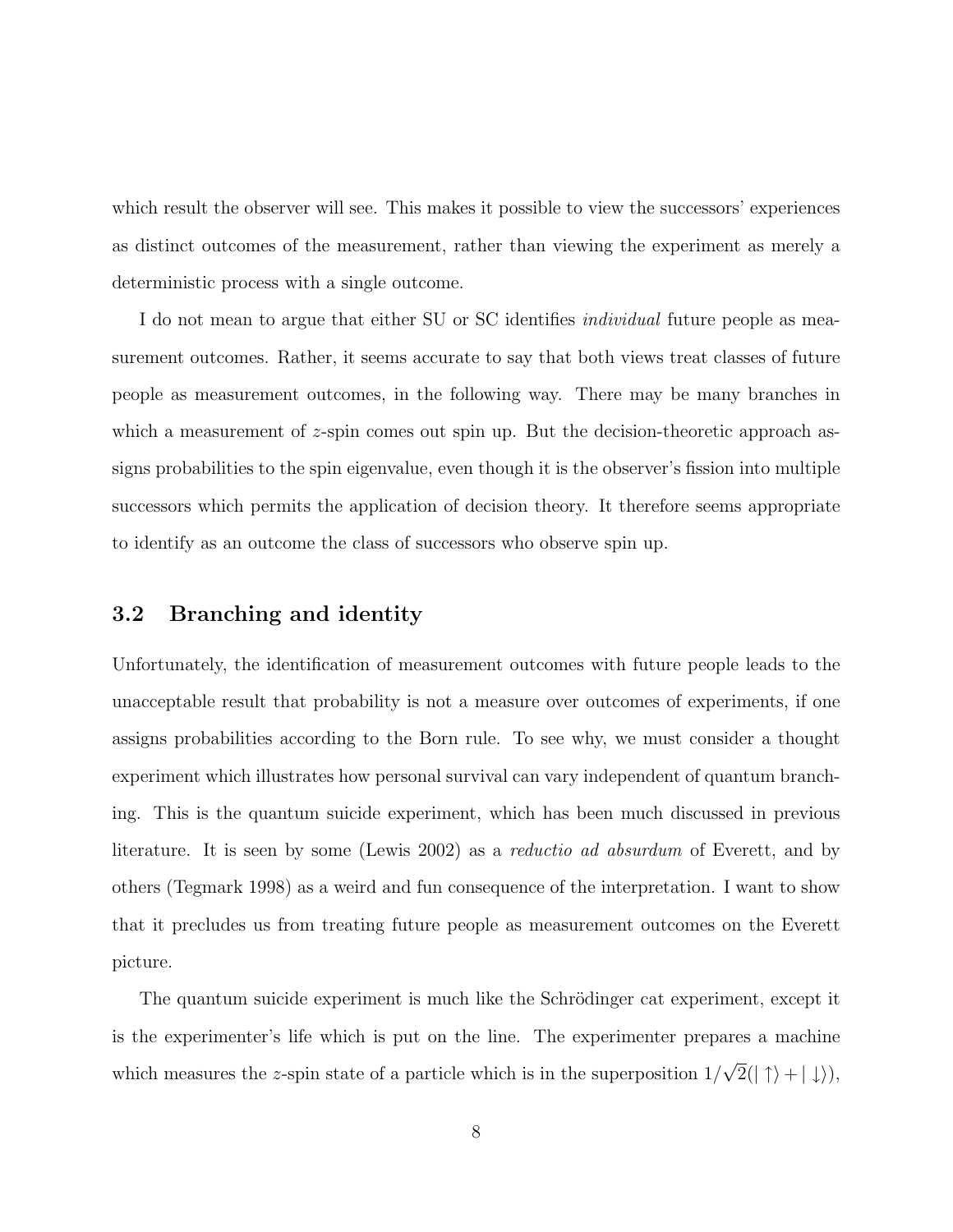and wires it to a gun or some other lethal device so that if the particle is measured as spin-up, the experimenter will be killed. After the experiment is carried out, under the Everett interpretation the experimenter will be in the state 1/ √  $\overline{2}(|alive\rangle + |dead\rangle).$ <sup>3</sup> And after decoherence, we are left with two branches (or classes of branches): one in which the particle is spin-down and the observer is alive, another in which the particle is spin-up and the observer is dead.

The Born rule assigns a probability of 0.5 to each of these two outcomes. A problem now arises for both the SU and SC positions. In one of the branches, there is no person who can claim to be the original observer's successor.<sup>4</sup> So if measurement outcomes in Everett are nothing more than future people who are causally connected with the initial observer, the total probability of all measurement outcomes is 0.5, and the Born rule assigns a probability of 0.5 to something which is not a possible measurement outcome. Adopting the SU perspective, the observer cannot think it 50 percent likely that he will become the successor who sees spin-up – there is no such person. Likewise, on the SC perspective, he cannot care equally for the spin-up and spin-down successors, since there is no spin-up successor to care for.

In order to be useful in predicting experimental results, quantum probability must be a quantity which applies to measurement outcomes. It must be a measure over outcomes, such that the sum total probability of all outcomes is one.<sup>5</sup> On both the SU and SC viewpoints,

 $3$ Or, more accurately, the universe's wavefunction will be in an equal superposition of a state including a living experimenter and a state including a dead one.

<sup>4</sup>To answer the worry that the observer in the "death branch" does survive for some period of time, however brief, a more elaborate experiment can be constructed. For example, the observer might be killed before the experiment, but in such a way that he can be revived by life-support equipment. In the spin-down branch he is revived, while in the spin-up branch his corpse is disposed of. And to those who consider this example too arcane to motivate my argument, I would point out that every realistic experiment resembles quantum suicide, in that there will be some (low-weight) branches in which, for example, the observer disintegrates as his atoms spontaneously move apart.

<sup>&</sup>lt;sup>5</sup>If this criterion is not met, we will be vulnerable to a lose-lose "Dutch book" wager.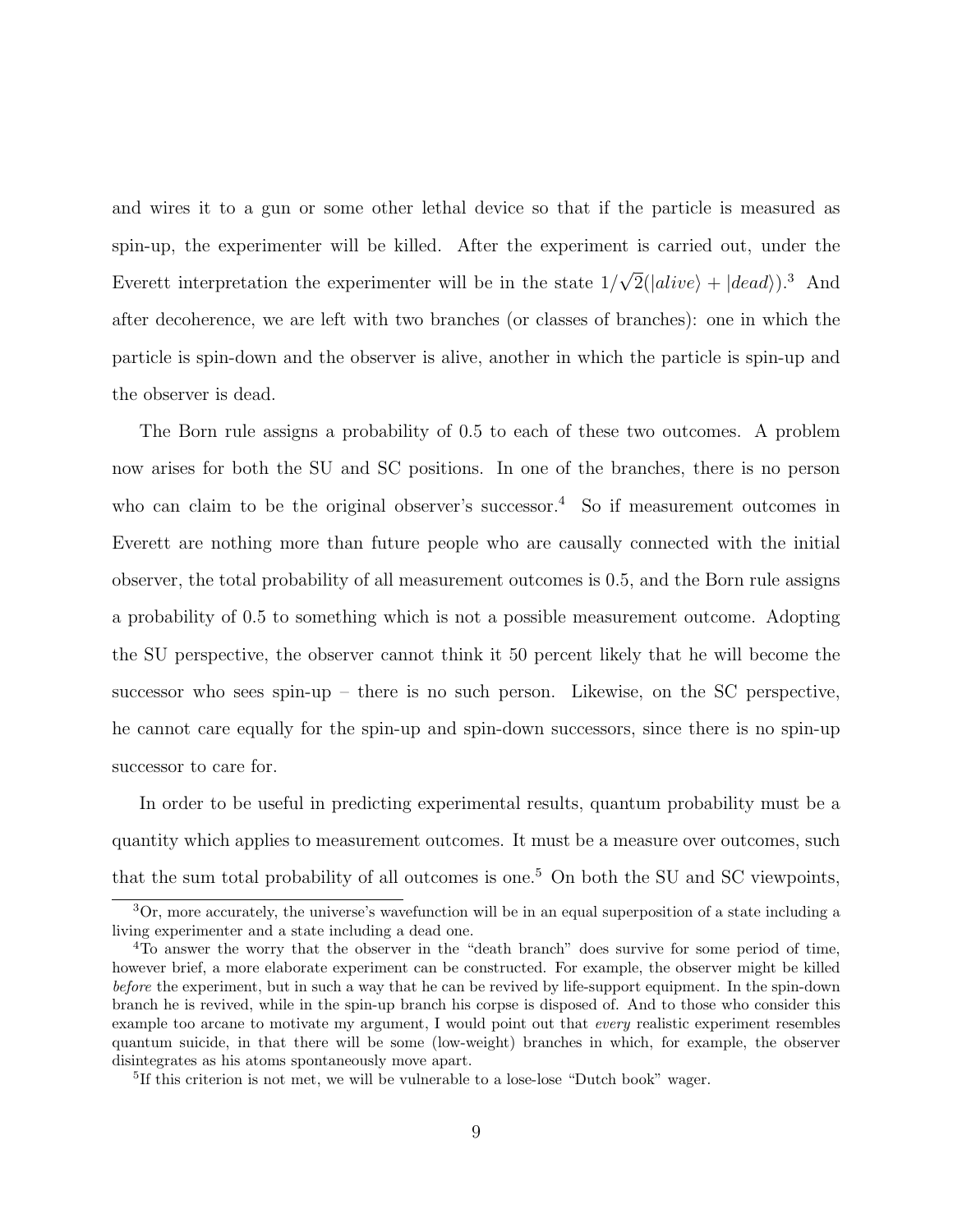measurement outcomes are people – classes of post-branching successors of the initial observer. But according to the Born rule, probability is normed squared amplitude, and normed squared amplitude is not a measure over people. It is a measure over eigenvalues of observables. There may be eigenvalues with non-zero weight which do not coincide with any of the initial observer's successors – branches of the universal wavefunction in which the observer has no successor. If the Born rule is correct, which it must be if we accept the QRT, these branches must also correspond to measurement outcomes. Thus it cannot be that quantum probability is a measure of our uncertainty about which of our successors we will become, or of our degree of care for our successors. A new understanding of probability will be needed if the Everett interpretation is to succeed.<sup>6</sup>

#### 3.3 Caring about branches

Consider the "death branch" of the quantum suicide experiment, in which the particle is measured spin-up and the observer is dead. Prior to measurement, the observer cannot adopt the SC or SU viewpoint when considering this branch, since it contains no successor for him to care for. But if we abandon the considerations of personal identity that motivate SU and SC, it may still be possible to give a decision-theoretic account of his subjective probabilities. Although he cannot coherently weigh the interests of the successor who sees

<sup>6</sup>Another account of Everettian uncertainty besides SU has also been proposed. On this view, uncertainty enters after the measurement has been made but before the results have been collected – at this time the observer will presumably be uncertain as to which branch he is in. Clearly this view also identifies measurement outcomes with people. This post-measurement uncertainty view is incapable of coping with the quantum suicide example, in which there is no room for uncertainty about the outcome at any point after the measurement. If the post-measurement observer can entertain such uncertainty, he is presumably alive and can therefore infer with certainty that he is not in the death branch. I can see no way of modifying this approach to identify outcomes with branches (see Section 3.3), so I conclude that it fails. (Greaves (2004, 442-443) has suggested that this approach can provide a foundation for probability via a decision-theoretic reflection principle, but this is impossible in the quantum suicide case. Reflection only applies when no new information has been gained, but in quantum suicide the post-measurement observer gains information about the result just by noticing that he's still alive.)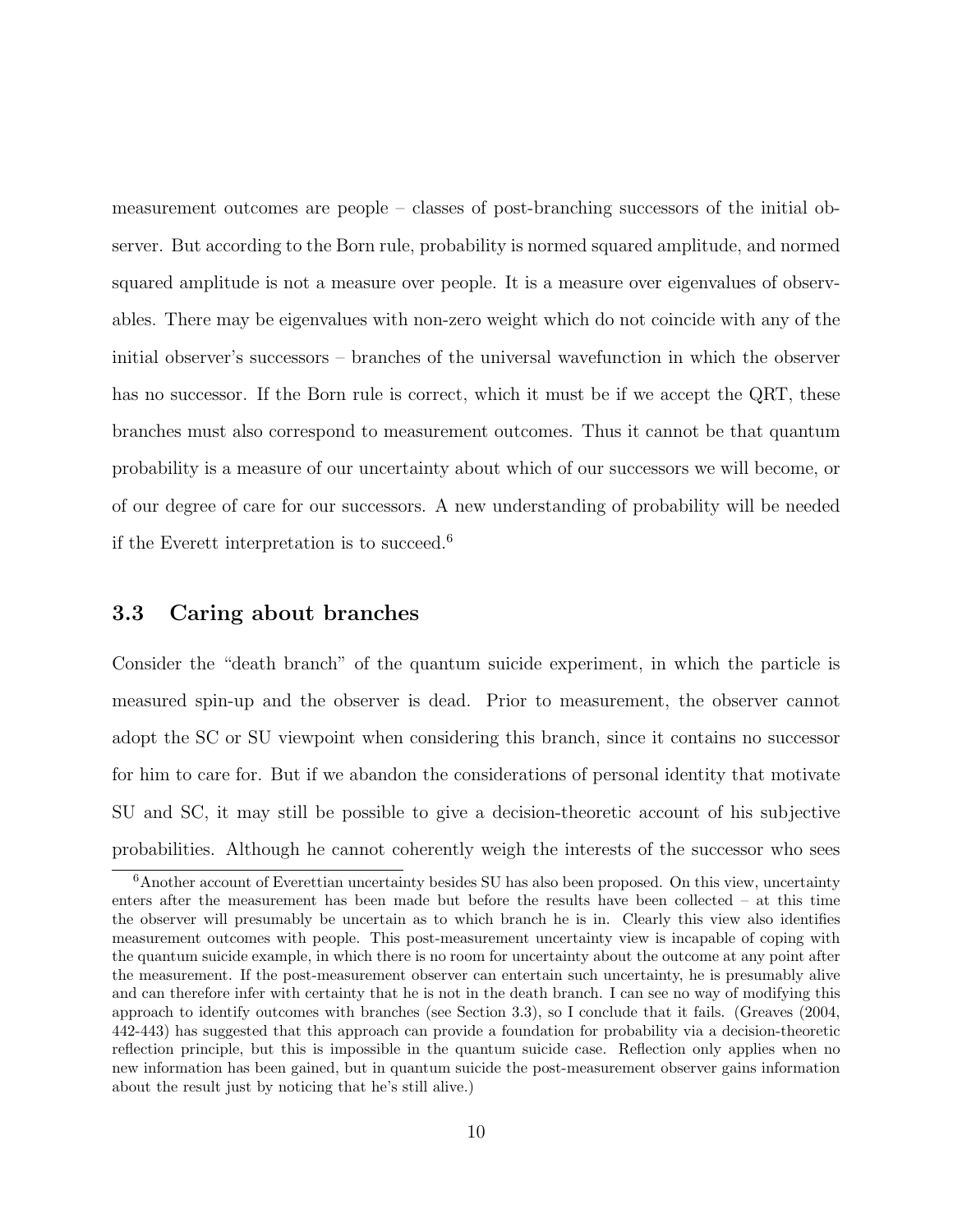spin-up, he can certainly have preferences about what happens in the death branch. Standard decision theory is able to account for rational agents who possess preferences about events which occur after their deaths. It is exactly this sort of decision-making which enters into such acts as the drafting of a last will and testament. On this desire-satisfaction picture of utility, an agent may rationally assign value to any state of the world, whether it affects his life directly or not.

For any particular Everettian quantum game, there is only one possible state of the world at any given time: the state of the universal wavefunction. But that state is a linear sum of terms – eigenstates of the observable to be measured – which will each correspond to a causally isolated branch of the wavefunction after measurement. Each of these branches represents a macroscopic series of events to which the observer may assign some utility, regardless of whether one of his successors inhabits the branch. It is thus open to the agent to assign an effective expected utility to the entire quantum game by a weighted sum of the utility he ascribes to each branch. This weight might as well be normed squared amplitude – in fact, we may take the QRT as establishing that it *must* be – and it occupies the same role that probability normally fills in decision theory on the desire-satisfaction picture.<sup>7</sup>

On this third view, probability is a measure of the agent's care about what occurs in particular branches, rather than his care for post-fission successors.<sup>8</sup> Measurement outcomes are thus to be identified with non-interfering branches – or, more precisely, with classes of branches. Prior to observing a particle's spin, I consider spin-up to be one possible outcome.

<sup>7</sup>Note, however, that the desire-satisfaction picture of utility is not universally accepted. Some hold that the only viable approach is hedonism, on which only subjective experiences can be of value to an agent. It seems that hedonists of this sort will be unable to accept Everettian QM! Though I won't press this point any further, this extraneous commitment to a desire-satisfaction picture of utility strikes me as an inelegant feature for a scientific theory – especially given that no other interpretation of QM involves any such commitment.

<sup>8</sup>This view of measurement outcomes was first suggested to me by Wayne Myrvold.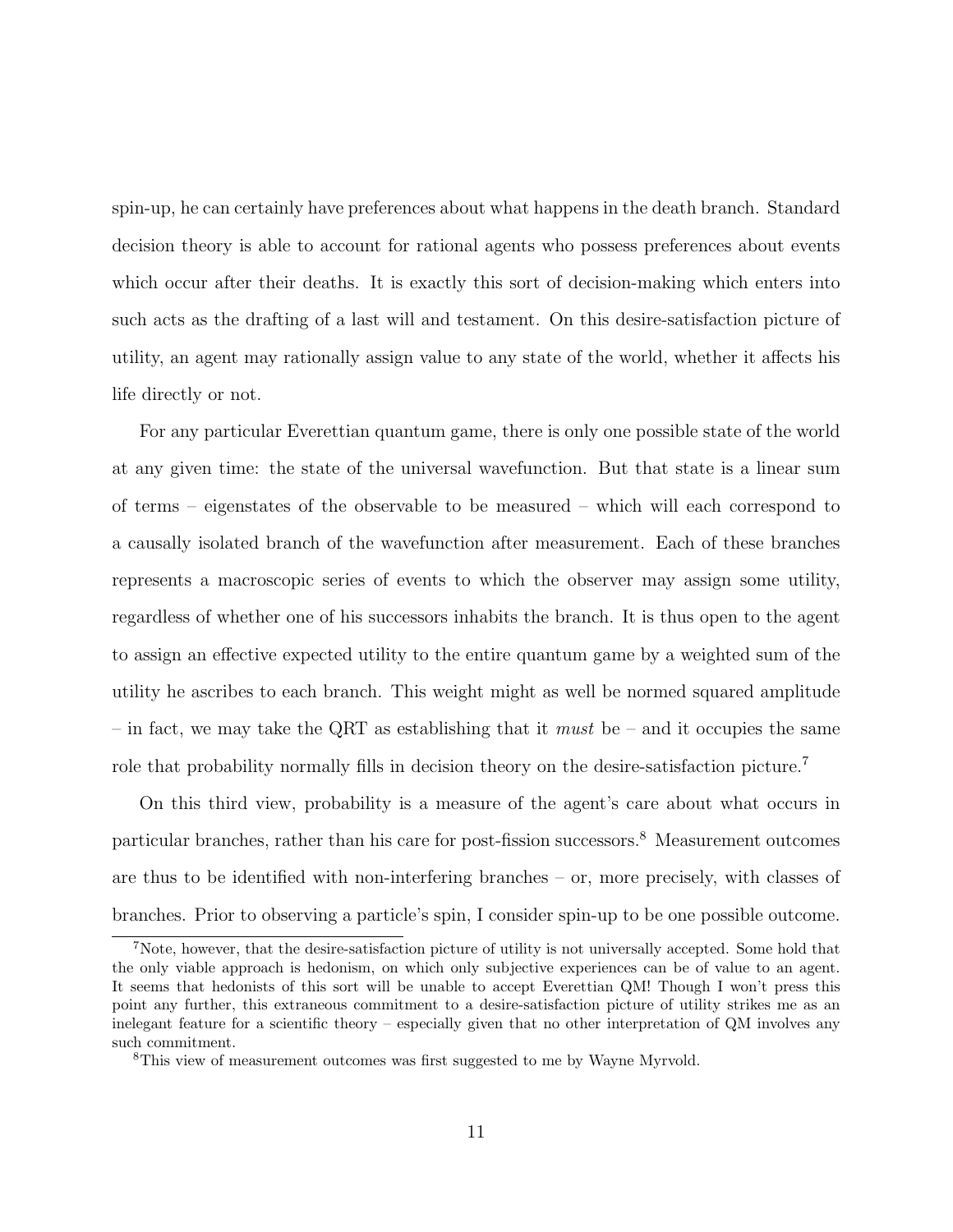On a proper understanding of Everett, this means I am identifying as a single outcome the collection of all branches in which the particle is measured spin-up. A class of branches identified in this way, by its correspondence with an eigenvalue of the observable to be measured, avoids the pitfalls of SU and SC. Unlike post-fission people (or classes of people), the classes of branches determined in this way will possess a sum total weight of one. For each of the observable's eigenvalues, there will be exactly one such class of branches, and the summed weight of all eigenvalues is always normalized to one.

Note that this third view does not invoke uncertainty about the outcome of branching. In this way it rejects the SU approach while making only a minor departure from SC. Branches, rather than people, are treated as measurement outcomes; all else remains the same. The current view should thus be seen as a refinement of the SC viewpoint rather than something entirely new.<sup>9</sup>

#### 3.4 Branches and uncertainty

Is there a fourth view available, one which adopts an SU-like approach but accepts that branches, not people, are measurement outcomes? I am skeptical. The SU-like position would have to be something like the following: the Everettian observer should adopt an attitude of uncertainty about which future branch the branch he's currently in will become. This is sounding less and less like *subjective* uncertainty, and more like uncertainty about some objective matter of fact about the future. But all physical facts about the future are fixed by the state of the world right now – so how is this uncertainty possible?

One can know all of the physical matters of fact and still be uncertain about self-locating propositions. For example, if know that I am to be awakened, given amnesia and then

<sup>&</sup>lt;sup>9</sup>In fact, Greaves sometimes seems to indicate that this is one way of understanding SC: "Under an Everettian picture... I am more concerned to maximize my utility in high-weight worlds." (2004, p. 450)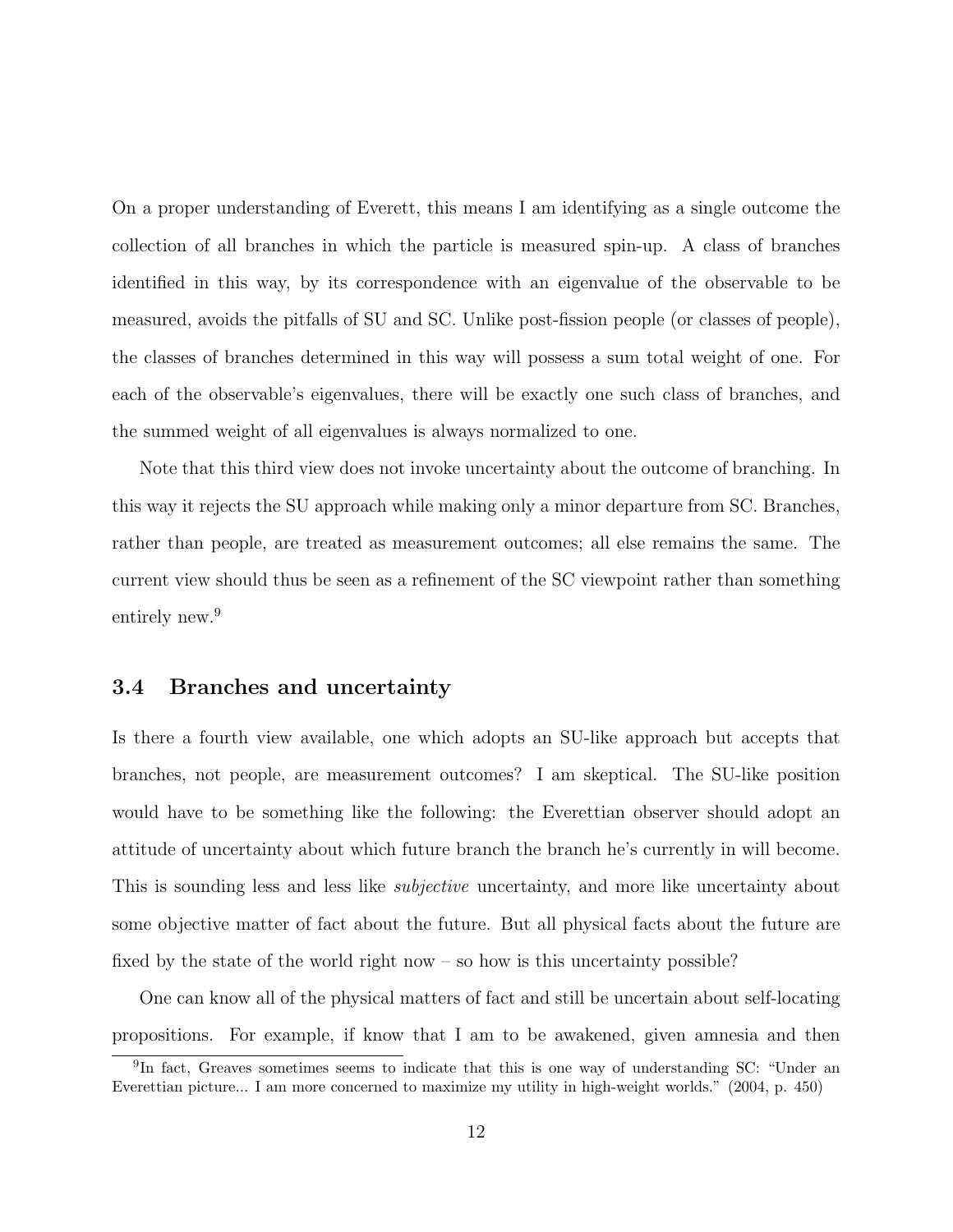awakened again, I may be uncertain on waking whether this is the first or the second time – even if I know the entire physical history of the world. It is this sort of uncertainty that Wallace (2005) suggests as a new basis for the SU viewpoint. His approach assumes the picture of identity over time (for persons and, in the more general case, branches) proposed by David Lewis (1976).<sup>10</sup> According to Lewis, a persisting object such as a person (or perhaps a branch) is a four-dimensional entity that can be partitioned into temporal parts called person-stages (or branch-stages). In cases of human fission it is possible for two continuant persons to share a person-stage, and so Wallace suggests that two or more branches can also share a branch-stage. So when an Everettian measurement is made and a branch "splits," really there were multiple branches all along.

Subjective uncertainty is then supposed to be uncertainty about which continuant branch I am in. This cannot, of course, be uncertainty about which continuant branch my current branch-stage is a part of. It is part of all the continuant branches that will split off from it. It must be uncertainty about which continuant branch I (the continuant person) timelessly inhabit. Since "the correct referent of utterances and mental states is a person [or branch] at a time (rather than a person [or branch]-stage)" (Wallace 2005, 12), it makes sense to assign some credence or other to the proposition that I am (for example) the person in the spin-up branch, as opposed to the one in the spin-down branch.

This view seems deeply mistaken to me. Let me begin by noting that, on this view, it must make sense to say things like "I'm the man who will go on to see spin-up after this measurement I'm about to do; I also share this person-stage with another guy who'll go on to see spin-down." This is exactly the sort of proposition about persons or branches that the

<sup>10</sup>Again we see that the Everett interpretation requires extraneous philosophical commitments, this time in metaphysics instead of decision theory. A Parfitian about personal identity will, as Wallace himself notes (2005, 11-12), be unable to adopt the SU viewpoint.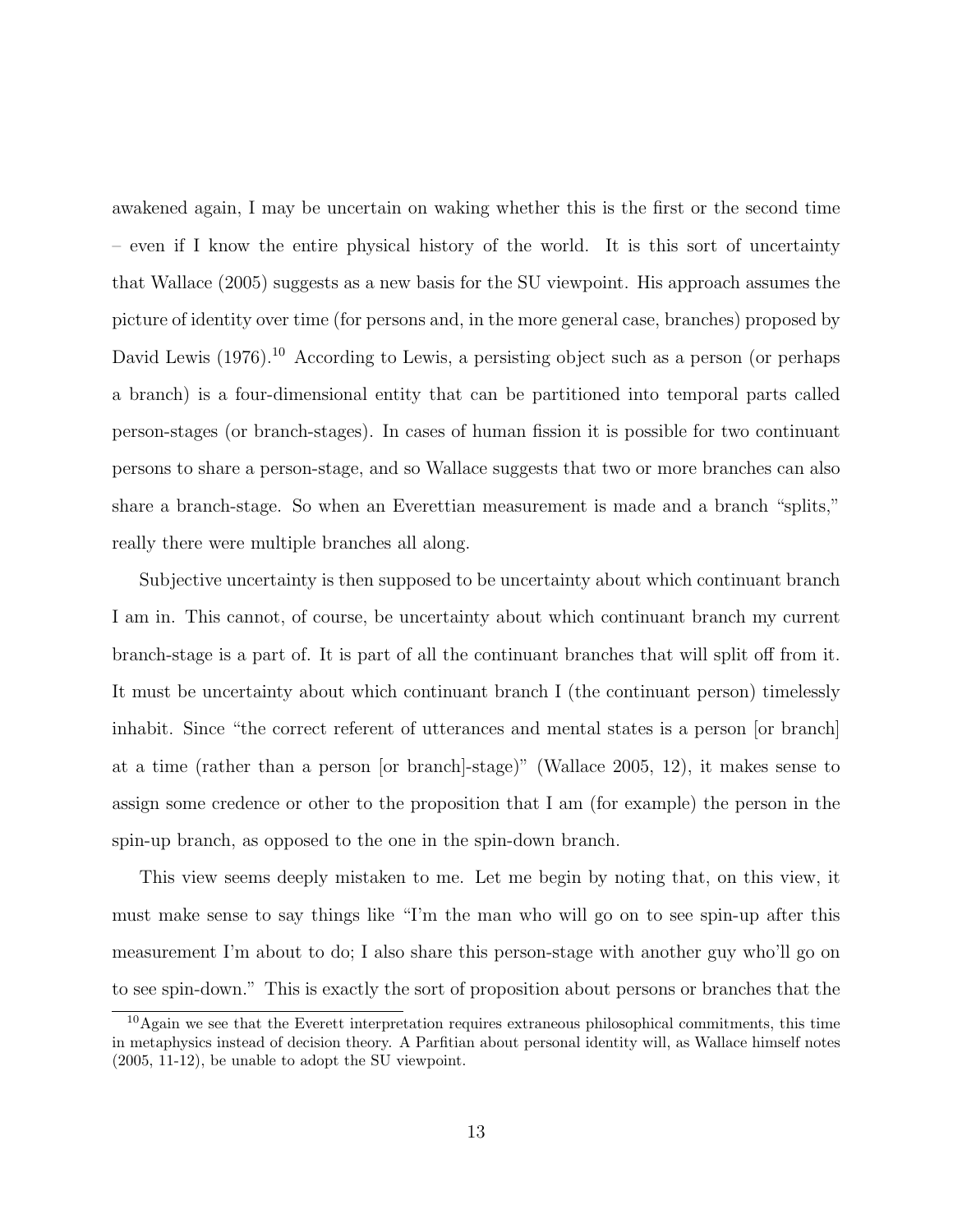SU advocate claims we can believe, be uncertain about, and assign some degree of credence. Peter Lewis (2006) argues persuasively that this kind of uncertainty is impossible. Wallace is committed to the notion that when an observer asserts something like "I will see spin-up," there are really two acts of assertion, one attributable to each of the two people who share his current person-stage. This seems odd in light of the fact that the assertion (unlike a person) is an instantaneous event, and so is not subject to problems about identity over time. It makes far more sense, Lewis claims, to say that there is a single act of assertion carried out by the person-stage, and not attributable uniquely to either continuant person. This means that the pronoun 'I' cannot refer uniquely to either person, and so the sort of claims that the SU advocate wants to be uncertain about cannot really be asserted.

Lewis is correct, but I think his point can be put more clearly. The SU advocate claims that we should be uncertain, prior to measurement, about certain self-locating claims like "I am in the spin-up branch." But self-locating propositions are odd in the following way: it is not always possible to believe or express them. Consider the case I mentioned above, in which I am awakened, given amnesia and then awakened again. After I wake up (either the first or the second time) I can coherently say "This is the first time I've woken up." It makes sense to be uncertain about whether or not this is true. But that uncertainty cannot be an appropriate (or even entertainable) attitude prior to my first awakening. The occasion has not yet arisen for me to locate myself in the world, so I cannot yet consider whether the self-locating statement might be true – even though I know that I will later be uncertain. The same is true, I suggest, of the Everettian branching case. Prior to branching, I cannot yet claim to be in the spin-up branch, because there are not yet any physical facts that could make this claim true or false. (Note that self-locating propositions do not typically have any non-trivial *objective chance* of being false, and Wallace has given us no reason to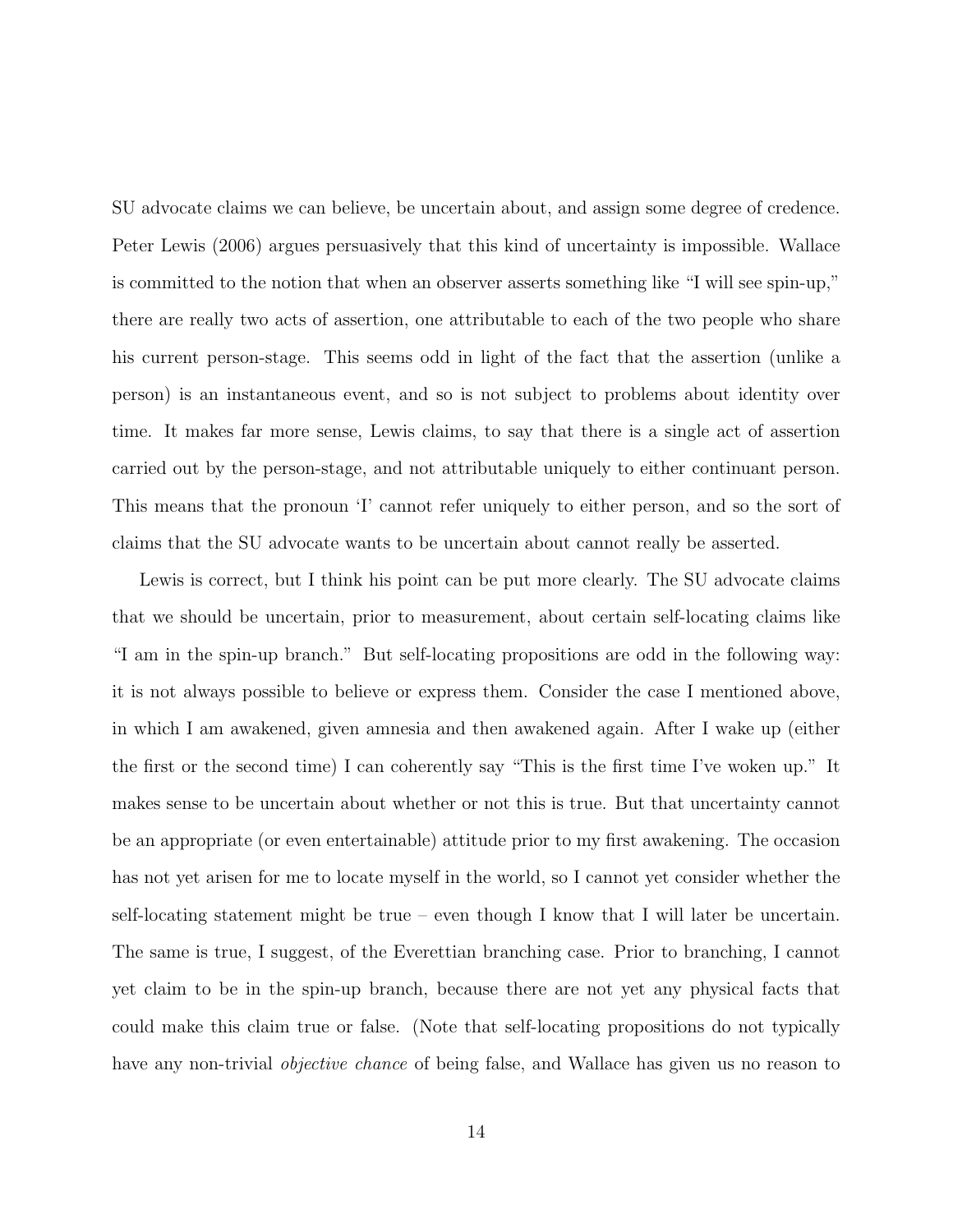suppose that the Everettian case should be different in this regard.) It is not possible for me to self-locate until after the branching occurs, and so pre-measurement uncertainty cannot be uncertainty about which branch I am in. The SU position has not advanced a coherent notion of what uncertainty might be in the Everett interpretation.<sup>11</sup>

The reader may agree or disagree with my opinion of SU. Perhaps some version of SU is viable; the central point (and the only point that will be important to the conclusions of this paper) is that any Everettian must accept branches, and not people, as measurement outcomes. Probability will then be some measure over classes of branches: either my degree of care about what happens in certain branches (on SC) or my degree of belief about which branch I am in (on SU), whatever that is supposed to mean.

We now possess a means of determining which aspects of the quantum wavefunction correspond to measurement outcomes on the Everett interpretation. The Born rule assigns to these outcomes the proper quantum probabilities, and the QRT aims to justify the Born rule from Everettian assumptions. Responding to such critics as Barnum et al. (2000), Wallace has claimed that the QRT's assumptions are non-probabilistic. This is a crucial point, for any assumption of probability prior to the QRT's establishment could constitute a circularity in the theorem. I will now reveal how one of the premises of the Everett interpretation itself – the process of decoherence – involves a hidden probabilistic assumption which undermines the QRT in exactly this way.

<sup>11</sup>Wallace (2005,14-16) also offers an argument from "interpretive charity" for a view like SU, but Lewis (2006, 12-17) argues persuasively that this either fails by breaking the conceptual connection between uncertainty and probability or collapses into the SC view.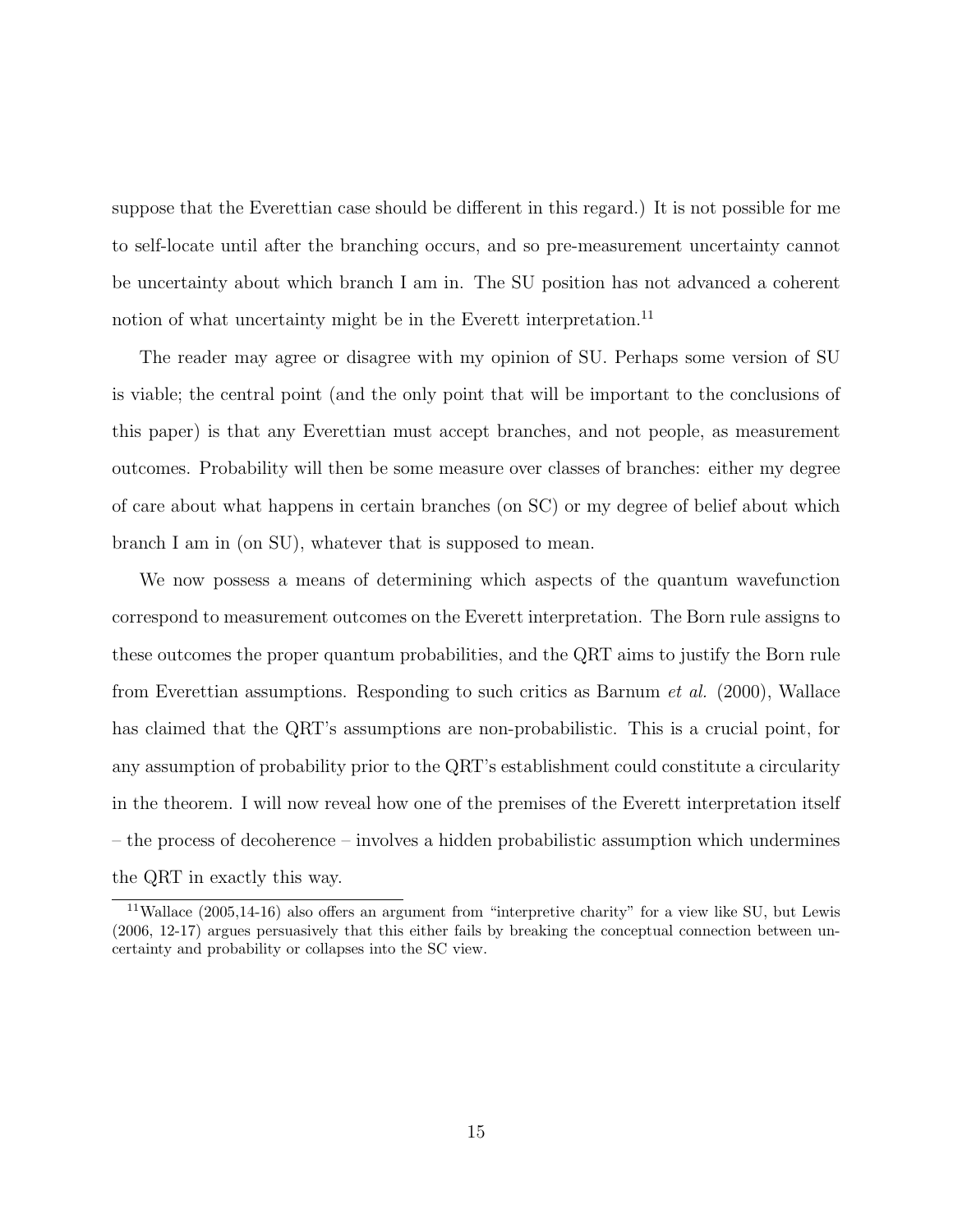# 4 The premise of decoherence

Among the physical assumptions he accepts as premises of the QRT, Wallace lists the following:

In the Hilbert space of the theory, a *de facto* preferred basis is defined by decoherence theory. This basis is approximately diagonalized in both position and momentum, and allows the Universe to be interpreted, to a very good approximation, as a branching system of approximately classical regions. (2002, p. 17)

I mean to show that this statement rests on an assumption about how probable certain events are, and so presumes the very principle (the Born rule) that the QRT seeks to prove.

# 4.1 Decoherence, probability – and circularity

Standard accounts of decoherence, as reviewed in Joos et al. (1996) and Zurek (2003), identify a preferred set of states by environment-induced superselection, or einselection. Einselection takes place roughly as follows (for the simplified case of a two-state system).<sup>12</sup> We begin with a system to be measured, a single particle in a superposition

$$
|\Psi_S\rangle = A|s_1\rangle + B|s_2\rangle. \tag{1}
$$

Supposing the external environment to be composed of a large number N of spin- $\frac{1}{2}$ particles, the system  $S$  and the environment  $E$  form a composite system  $SE$  characterized by an initial state

$$
|\Psi_{SE}\rangle = (A|s_1\rangle + B|s_2\rangle)\bigotimes_{k=1}^{N} (a_k|\uparrow\rangle_k + b_k|\downarrow\rangle_k)
$$
 (2)

 $12\text{My presentation}$  here parallels that of Zurek (2003, 15-16).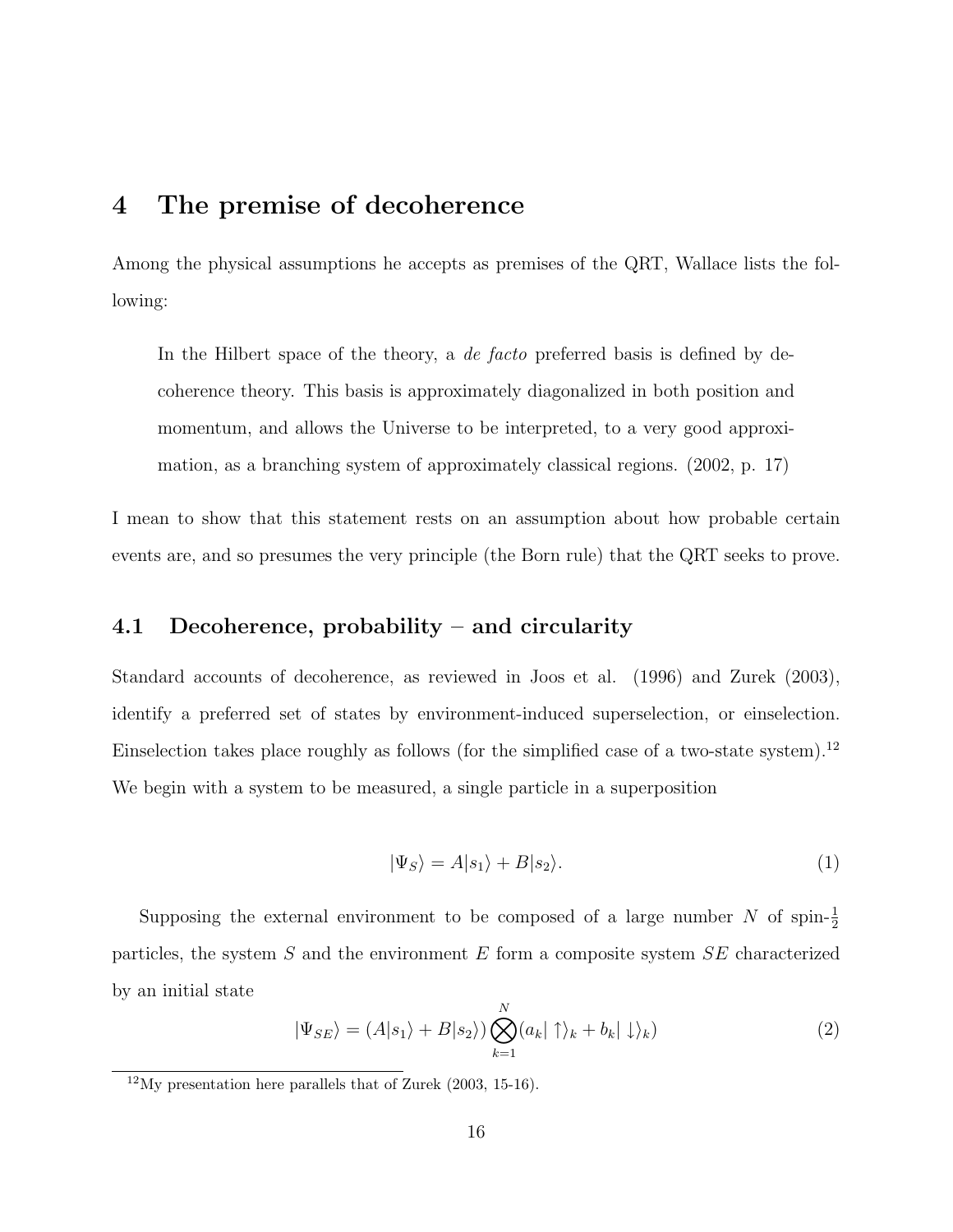and an interaction Hamiltonian

$$
H_{SE} = (|s_1\rangle\langle s_1| - |s_2\rangle\langle s_2|) \sum_{k=1}^{N} g_k(|\uparrow\rangle\langle\uparrow| - |\downarrow\rangle\langle\downarrow|)_k. \tag{3}
$$

Thus (2) will time-evolve under the influence of this Hamiltonian into

$$
|\Psi_{SE}(t)\rangle = A|s_1\rangle|e_1(t)\rangle + B|s_2\rangle|e_2(t)\rangle
$$
\n(4)

where

$$
|e_1(t)\rangle = \bigotimes_k (a_k \exp(ig_k t) | \uparrow\rangle_k + b_k \exp(-ig_k t) | \downarrow\rangle_k)
$$
 and  
 $|e_2(t)\rangle = \bigotimes_k (a_k \exp(-ig_k t) | \uparrow\rangle_k + b_k \exp(ig_k t) | \downarrow\rangle_k).$ 

Thus the entire environment of N particles can be considered as a two-state system with eigenstates  $|e_1(t)\rangle$  and  $|e_2(t)\rangle$ , which has become entangled with the system being measured. The entire system is characterized by a density operator

$$
\rho_{SE}(t) = |\Psi_{SE}\rangle\langle\Psi_{SE}| \tag{5}
$$

while the measured sub-system  $S$  is characterized by the reduced density operator

$$
\rho_r(t) = Tr_e \rho_{SE}(t) = |A|^2 |s_1\rangle\langle s_1| + AB^* r(t) |s_1\rangle\langle s_2| + A^* B r^*(t) |s_2\rangle\langle s_1| + |B|^2 |s_2\rangle\langle s_2|.
$$
 (6)

where  $r(t) = \langle e_1(t)|e_2(t)\rangle$ . Clearly the size of the off-diagonal terms, which determine the extent to which the reduced state behaves non-classically (i.e. exhibiting interference effects) is dictated by  $r(t)$ . To derive the desired result, that  $|s_1\rangle, |s_2\rangle$  form a preferred basis of the measured system and the elements of the decomposition (4) behave like branches, we must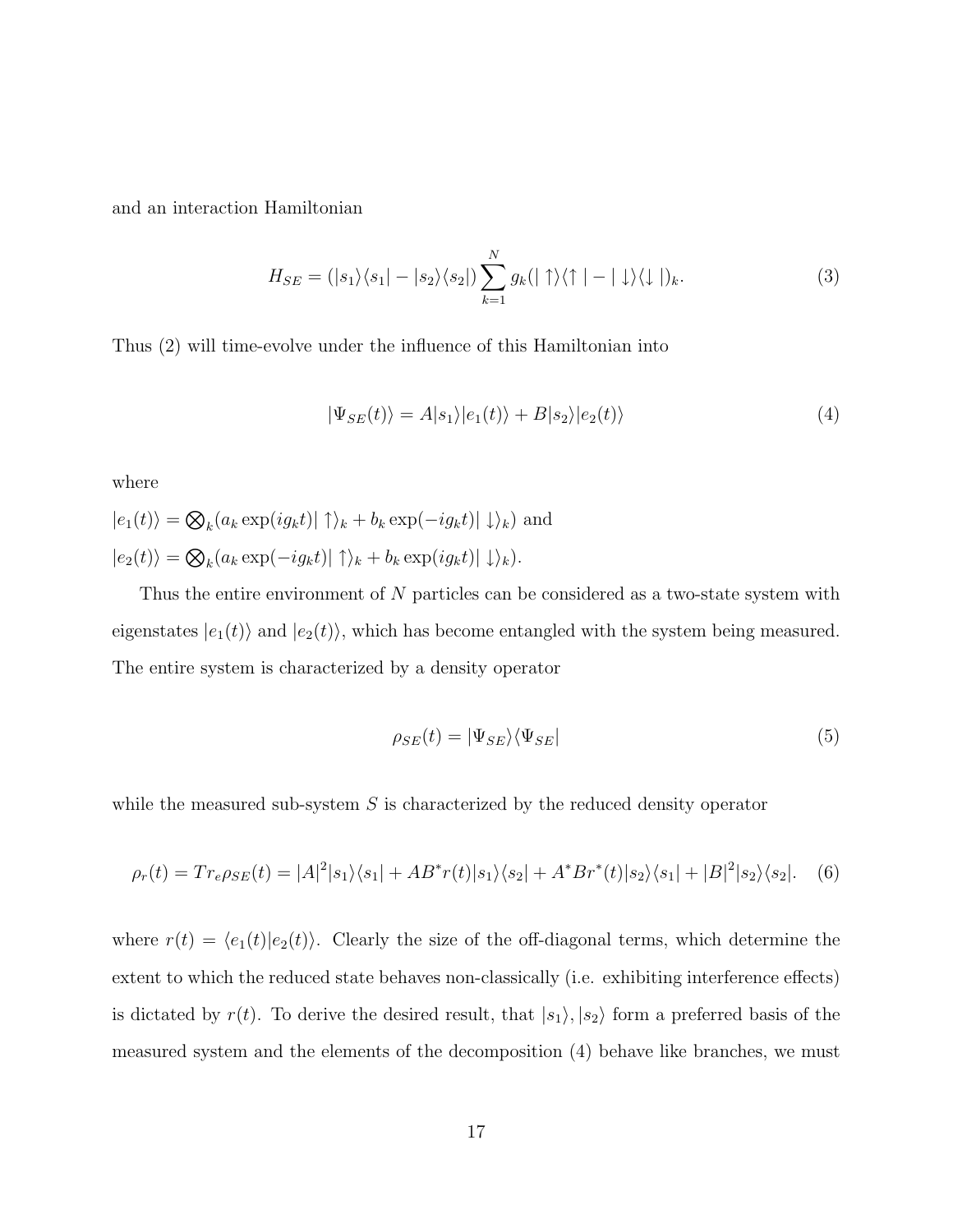show that the off-diagonal terms can be ignored.

As time passes,<sup>13</sup> the evolution of the system under  $H_{SE}$  leads  $|e_1(t)\rangle$  and  $|e_2(t)\rangle$  to approach orthogonality. For a fixed time t, let  $|f_1\rangle$  and  $f_2\rangle$  denote two vectors which are exactly orthogonal and are very close in Hilbert space to  $|e_1(t)\rangle$  and  $|e_2(t)\rangle$ , respectively, and whose span includes  $|e_1(t)\rangle$  and  $|e_2(t)\rangle$ .<sup>14</sup> If the state at t were given by

$$
A|s_1\rangle|f_1\rangle + B|s_2\rangle|f_2\rangle,\tag{7}
$$

instead of by (4), it would be uncontroversial that the two terms in the expansion denote two branches in the Everettian's sense, since there would then be no interference terms and the off-diagonal elements of the reduced density operator (6) would be exactly zero. But there is no time t for which the state is exactly  $(7)$ , so the Everettian must establish that (4) is "close enough" to (7). It must be shown that the differences between (4) and (7) are somehow minor enough to be ignored.

We can expand (4) to

$$
A\langle e_1(t)|f_1\rangle|s_1\rangle|f_1\rangle + A\langle e_1(t)|f_2\rangle|s_1\rangle|f_2\rangle + B\langle e_2(t)|f_1\rangle|s_2\rangle|f_1\rangle + B\langle e_2(t)|f_2\rangle|s_2\rangle|f_2\rangle.
$$
 (8)

The differences between (7) and (4) can then be ignored iff we can justify ignoring the middle two terms in this expansion (8). We know that the weights of these terms (determined by the inner products  $\langle e_1(t)|f_2\rangle$  and  $\langle e_2(t)|f_1\rangle$  are very low thanks to decoherence. But how can we infer from this that (8) can be treated like (7) from the perspective of a rational

<sup>&</sup>lt;sup>13</sup>At least until the characteristic time of the system has elapsed. This interval is dictated by  $g_k$  and N! and in general is very long.

<sup>&</sup>lt;sup>14</sup>There are many such  $f$ 's we might choose; this is one sense in which decoherence provides us with a vaguely-defined set of branches.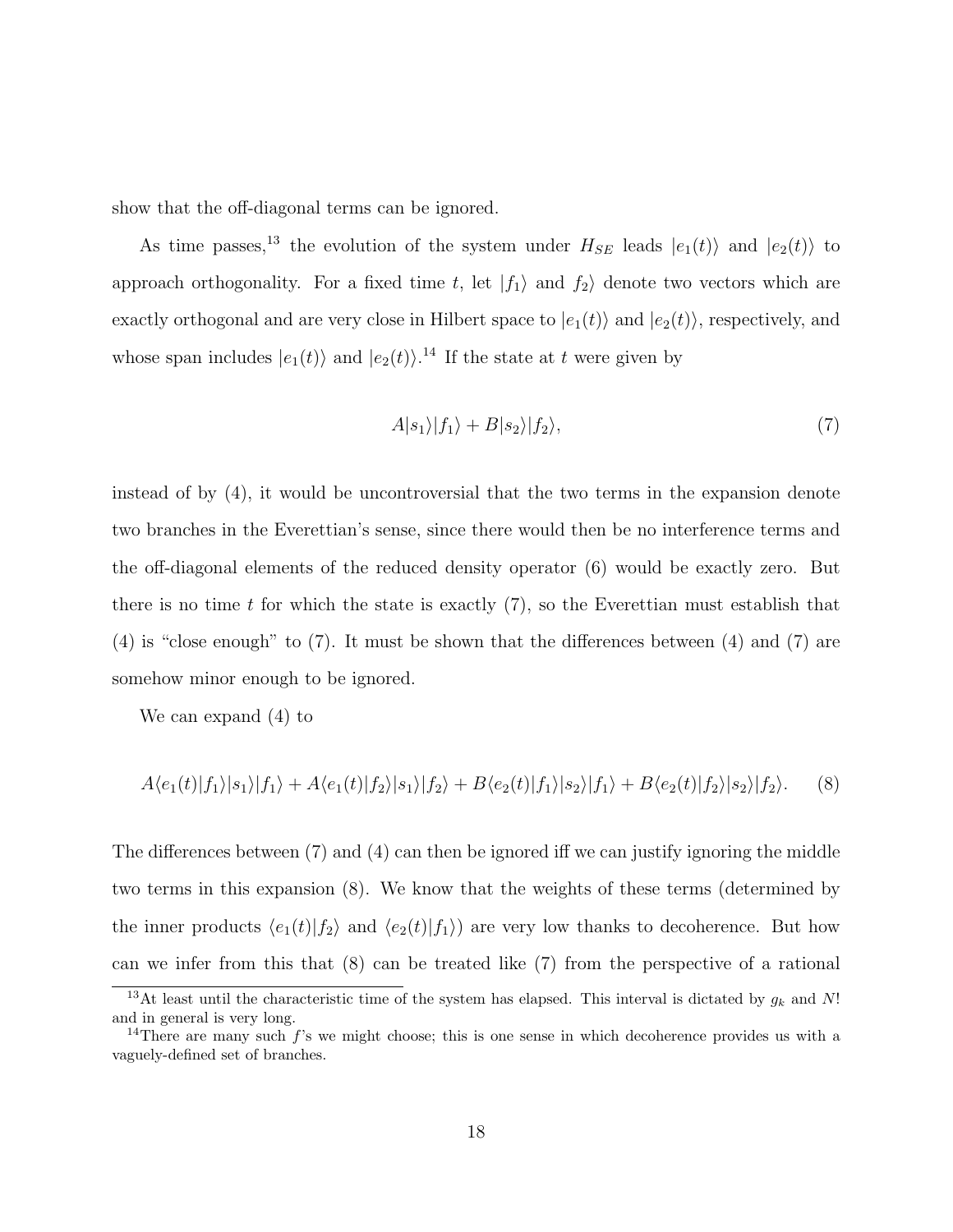agent in the Everett interpretation?

It must be that the near-zero weights of these terms permit us to ignore them in decisionmaking. But we must carefully consider what this claim might mean on the Everett approach. Under a collapse interpretation of quantum mechanics, we ignore low-weight events because they are very unlikely to occur, where likelihood is defined in terms of objective chance. But the Everettian cannot appeal to such concepts.

As we've seen, the Everettian does appeal to a different notion of likelihood: the decisiontheoretic approach wherein probability is a measure of our degree of care or self-locating belief about outcomes (classes of branches). So the Everettian might claim that inter-branch interference is improbable in this sense. I can think of three ways of formulating this claim:

- $B_1$  After decoherence we have four branches, given by the terms in the expansion  $(8)$ , and the two branches involving interference are low-weight and therefore improbable.
- $B_2$  After decoherence we have two branches, given by the terms in (4). Each branch is constituted by an interference term and a non-interfering term, as in (8). Since the interference terms are low-weight, they are improbable.
- $B_3$  After decoherence we have two branches as in  $B_2$ . Since these branches are close in Hilbert space to the non-interfering branches in (7), they will appear to be noninterfering branches.

I will now examine these three positions in turn. We shall see that none of them can be given a non-circular justification on the Everett picture.

 $B_1$  is a strange claim for the Everettian to assert, since it entails the existence of more than one branch for each element of the preferred basis. But consider nonetheless what the Everettian must presume in order to assert  $B_1$ . The Everett approach, as we've seen, defines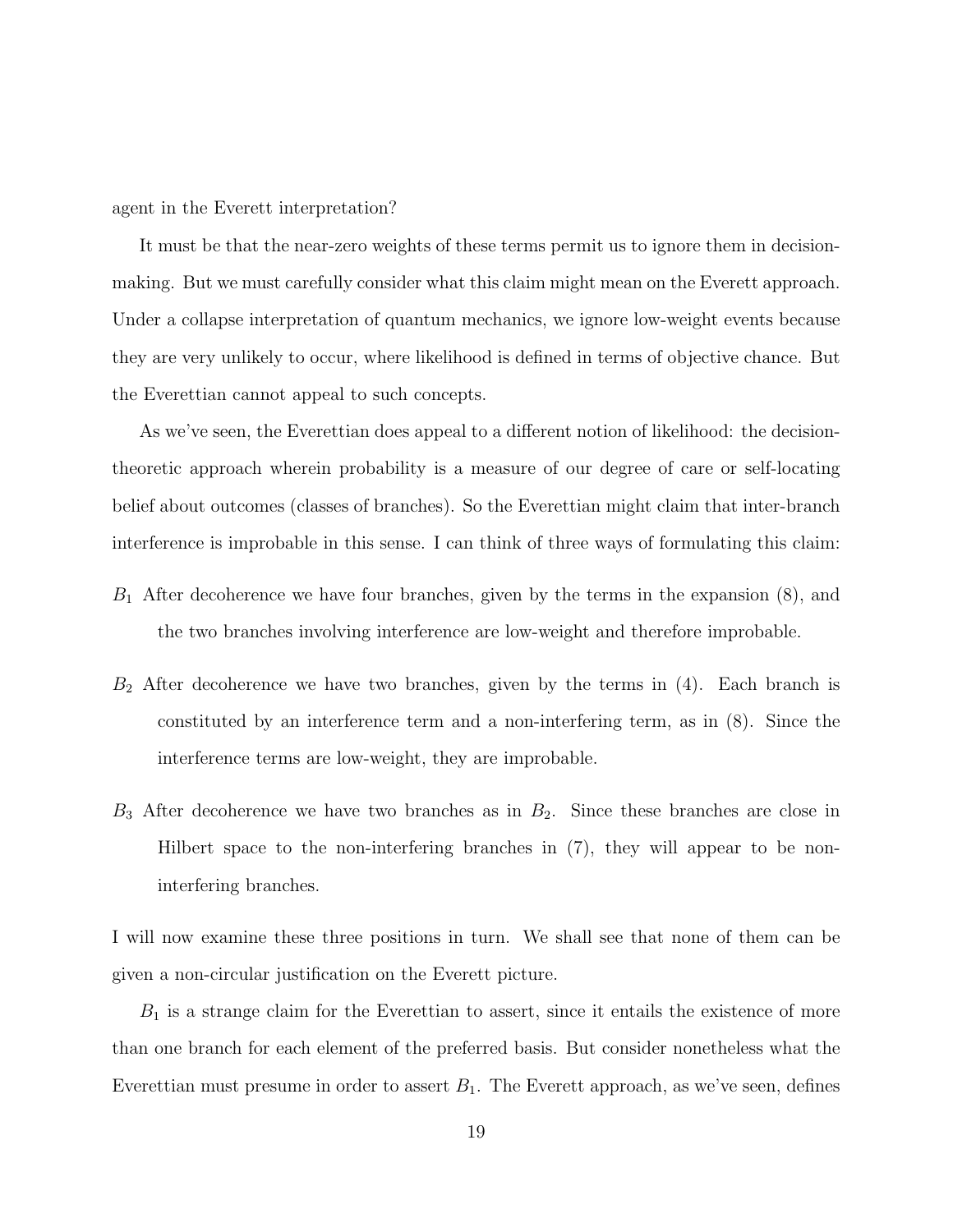'probability' as our degree of care or belief about branches. Until we've identified which worlds are the branches, and indeed whether there are any components of the state which meet this criterion, this term would seem to lack a determinate meaning. Surely we must at least assume that there is a branching structure to the universal wavefunction in order to make assertions about (our degree of care or belief about) certain branches, as  $B_1$  requires. But in order to justify the assumption that there are classes of branches for probability to measure over,  $B_1$  must be asserted – otherwise decoherence does not imply the emergence of branching structure, since we have no other grounds for treating (4) as indiscernible from (7). Thus  $B_1$  cannot be justifiably asserted unless we know which worlds (if any) are the branches – but we need to know  $B_1$  in order to know which worlds are the branches. So  $B_1$ can only be justified by circular reasoning.

What about  $B_2$ ? On the face of it,  $B_2$  is incoherent from the perspective of Everettian decision theory. It makes a claim about the probability of some structure within a branch, but we have seen that probability in Everett is a measure over classes of branches. So to assert  $B_2$  the Everettian must make a category error, attributing some probability to a structure that is not in fact a measurement outcome. I take this to rule out  $B_2$  as a conceptual possibility. But even if it does not, we will see in Section 4.2 that, like  $B_1, B_2$ can be given only circular justification by appeal to the QRT.

 $B_3$  may be the best option for the Everettian. But it rests on the assumption that two state vectors which are close in Hilbert space describe similar worlds. We must then consider whether this assumption can be justified without the further assumption that lowweight events are improbable. If it cannot, then the Everettian cannot assert  $B_3$  without first committing himself to  $B_1$  or  $B_2$ .

This further assumption is clearly necessary. Consider the expansion (8). If we suppose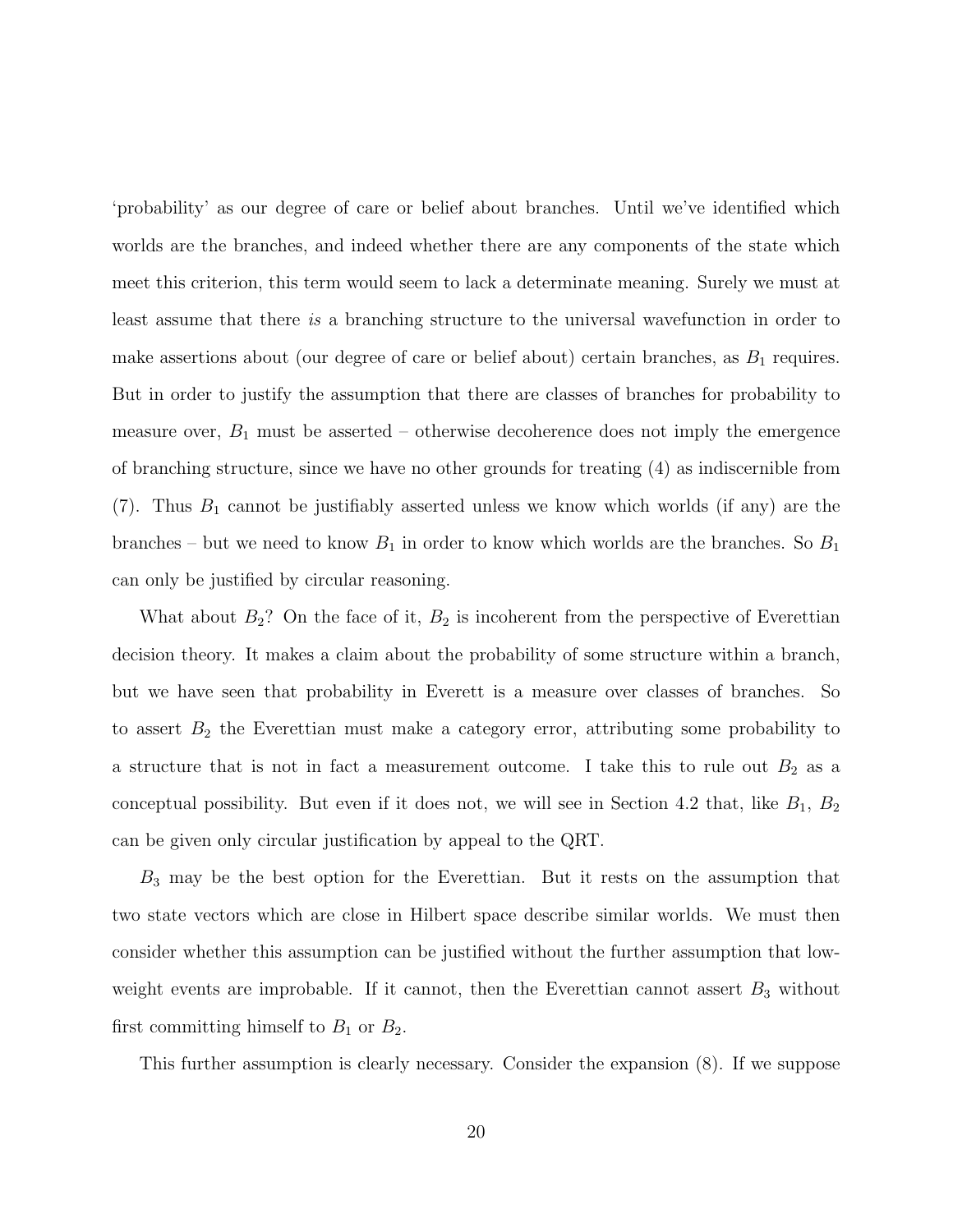that high (rather than low) probability can be inferred from low weight, I can see no way of justifying the claim that (8) behaves much like a universe of non-interfering branches. To the contrary, it would seem that the low-weight interference terms would, in such a case, dictate the behavior of the branches. A branch in Everett is, after all, supposed to be approximately stable, and naturally-occurring "measurements" are going on all the time. This means that in supposing that the branch given by  $A\langle e_1(t)|f_1\rangle|s_1\rangle|f_1\rangle + A\langle e_1(t)|f_2\rangle|s_1\rangle|f_2\rangle$  behaves (or appears from within) like a branch given by  $A|s_1\rangle|f_1\rangle$ , we are supposing that if the physical quantity associated with the  $f_i$  were measured in the former branch, it would reliably give the result  $f_1$ . This is so only if high probability can be inferred from high weight.

This is a special case of a more general fact: we only appeal to closeness in Hilbert space as a mark of similarity for quantum states because nearby states give similar statistics. If we drop this assumption, closeness in Hilbert space becomes a mere mathematical relation with no physical relevance. But this assumption, that nearby states assign similar probabilities to events, must for the Everettian be a claim about degrees of care or belief in branches – and so we are back to assuming  $B_1$  or  $B_2$ . The latter is incoherent and the former admits only of circular justification.

#### 4.2 Circularity in the QRT

Let's examine this accusation of circularity in the context of the QRT. I claim that, since the employment of decoherence to identify branches depends upon the unlikeliness of low-weight events, the framework of quantum games in which the theorem is formulated presumes its conclusion. Unless the Born rule (or some similar rule permitting inferences from low weight to low probability) holds, there are no quantum games in Everett. Since the QRT implicitly assumes that there are quantum games, it is circular.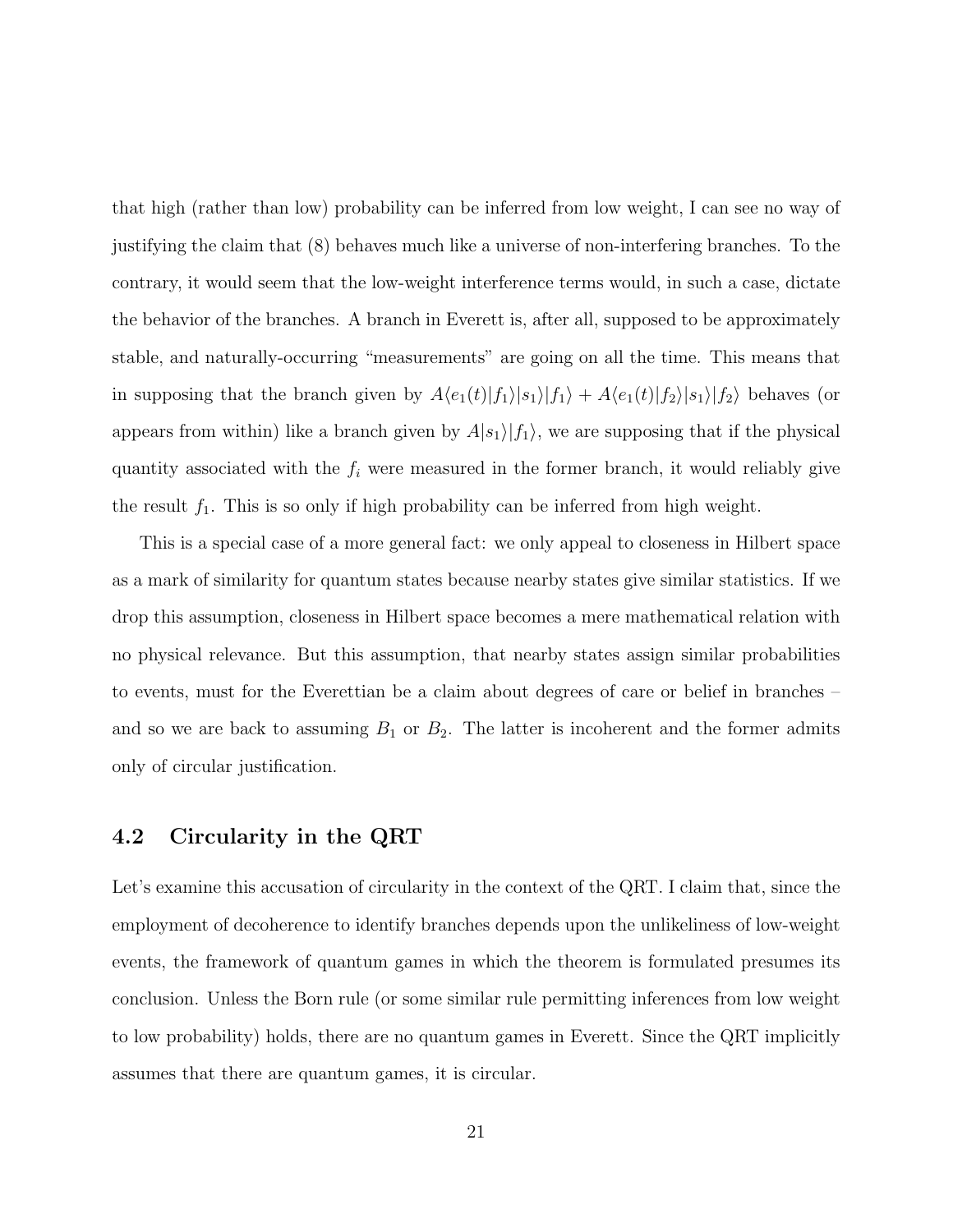Formally, a quantum game is defined as a bet on a measurement procedure. Payoffs are assigned to readout states, which are (and here comes the circularity) defined as elements of the final state of the measured system and measuring device, as decomposed in the basis selected by decoherence (Wallace 2003a, 5; 2002, 23). In other words, payoffs are allotted to outcomes as I have defined them – classes of branches indexed by eigenvalues of the measured observable. So for there to be any quantum games, decoherence must result in a state that can be treated as a set of approximately classical branches.

We've seen that this can only be established by asserting one of the three claims  $- B_1$ ,  $B_2$  and  $B_3$  – explained in the last subsection. But we have already seen that none of these claims can be justified except by the assumption that low-weight events are improbable.  $(B_1 \text{ and } B_2 \text{ just are claims about the probability of low-weight events, and } B_3 \text{ has been}$ shown to depend on some such claim.) The Everettian will of course agree that low-weight events are improbable, but only (I presume) because the Born rule entails this. If the QRT's conclusions were different, and some other probability rule correlating low weight with (for example) high probability, the Everettian would be obliged to deny  $B_1$ ,  $B_2$  and  $B_3$ . Quantum games assume that decoherence results in a branching universe. This is only true in Everett if one of the three  $B$ 's is true. But the three  $B$ 's are only true in Everett if they are implied by the conclusions of the QRT – that is, if the Born rule (or something very similar) applies to rational decision-making. So in assuming that there are quantum games, the QRT's framework assumes the truth of the theorem's conclusions.

In plainer language, Wallace's description of the quantum game requires that payoffs be allotted to specific measurement outcomes. But as we have seen, a measurement outcome is a class of branches. Thus one aspect of the framework in which the QRT is formulated (the description of quantum games) requires that we know which worlds (if any) are the branches;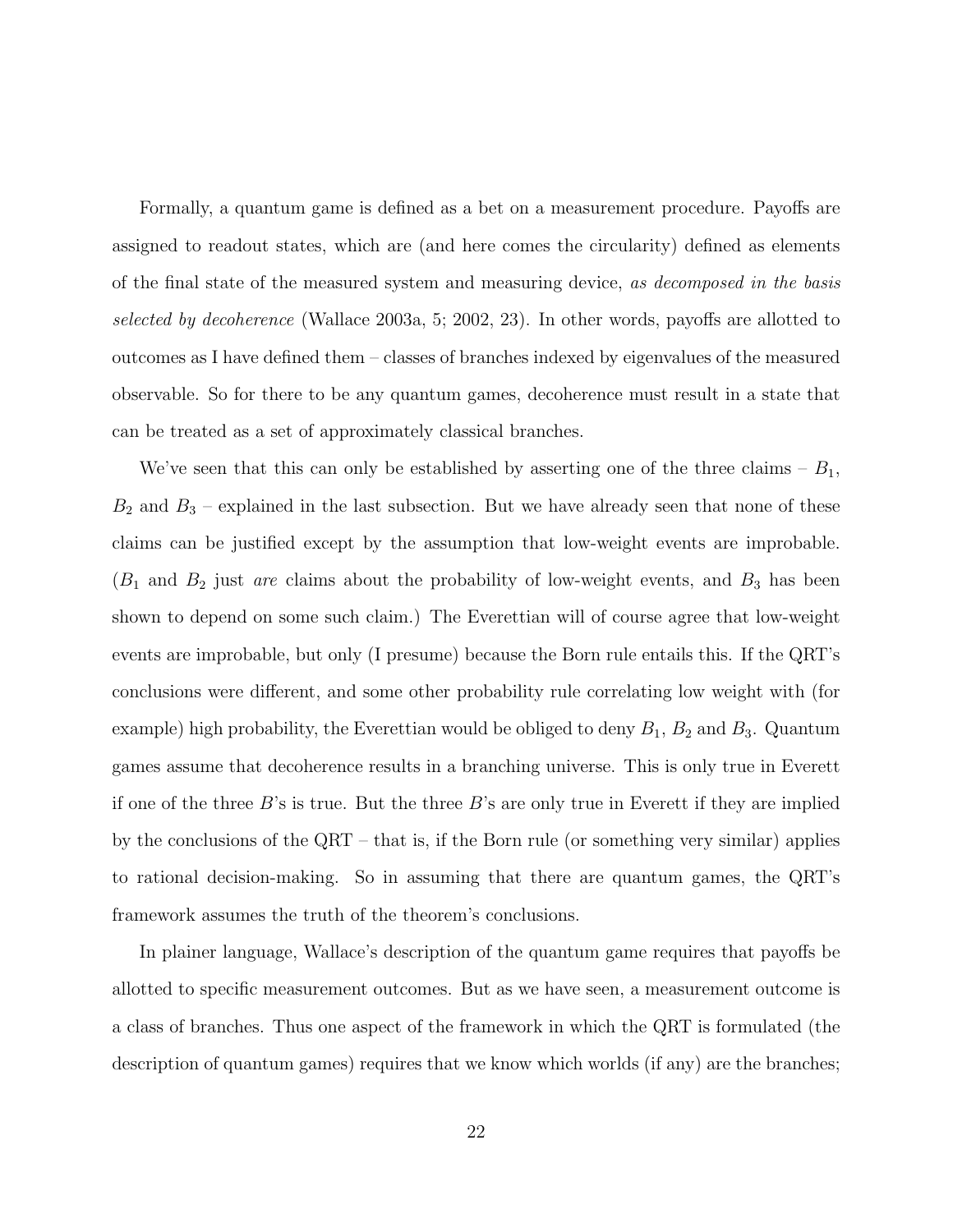but in order to know which worlds are the branches we must appeal to the probability rule which is the QRT's conclusion.

Perhaps this circle can be broken by identifying the branches without appeal to the Born rule – that is, by establishing one of the three  $B$ 's without appeal to a specific probability rule. It might be possible to establish decoherence by resorting to some weaker statement about the relationship between amplitude and probability. But any such assumption would have to be accepted almost a priori, from some first principle. I know of only one promising possibility, which was suggested to me by Wayne Myrvold.

Even prior to establishing the QRT, it seems uncontroversial for the Everettian to assume that zero-weight events have a probability of zero. These outcomes are, after all, not components of the wavefunction, and so there are no worlds in which they occur. We can then justify ignoring low-weight events by supposing that we can ignore small variations in any physical quantity when determining the functional relationship between that quantity and an event's likelihood.

This crucial assumption can perhaps be justified by appeal to the methodology of theory construction. In practice, it is impossible for us to establish exactly the quantum state of the system we are studying prior to measurement. There is a practical limit to how precisely physical processes, including our instruments, can prepare a system. In order for quantum mechanics to be useful in predicting experiments, we must be justified in assuming that states which are nearly equal will predict similar patterns of outcomes.

If this amounts to just the assumption that probabilities are related to weights by a continuous function, it is too weak to imply that branching behavior occurs in any finite time. If that is the best the Everettian can do, my argument is in good shape. But this way of formalizing the assumption is not very fair to Myrvold's point, which is that acceptable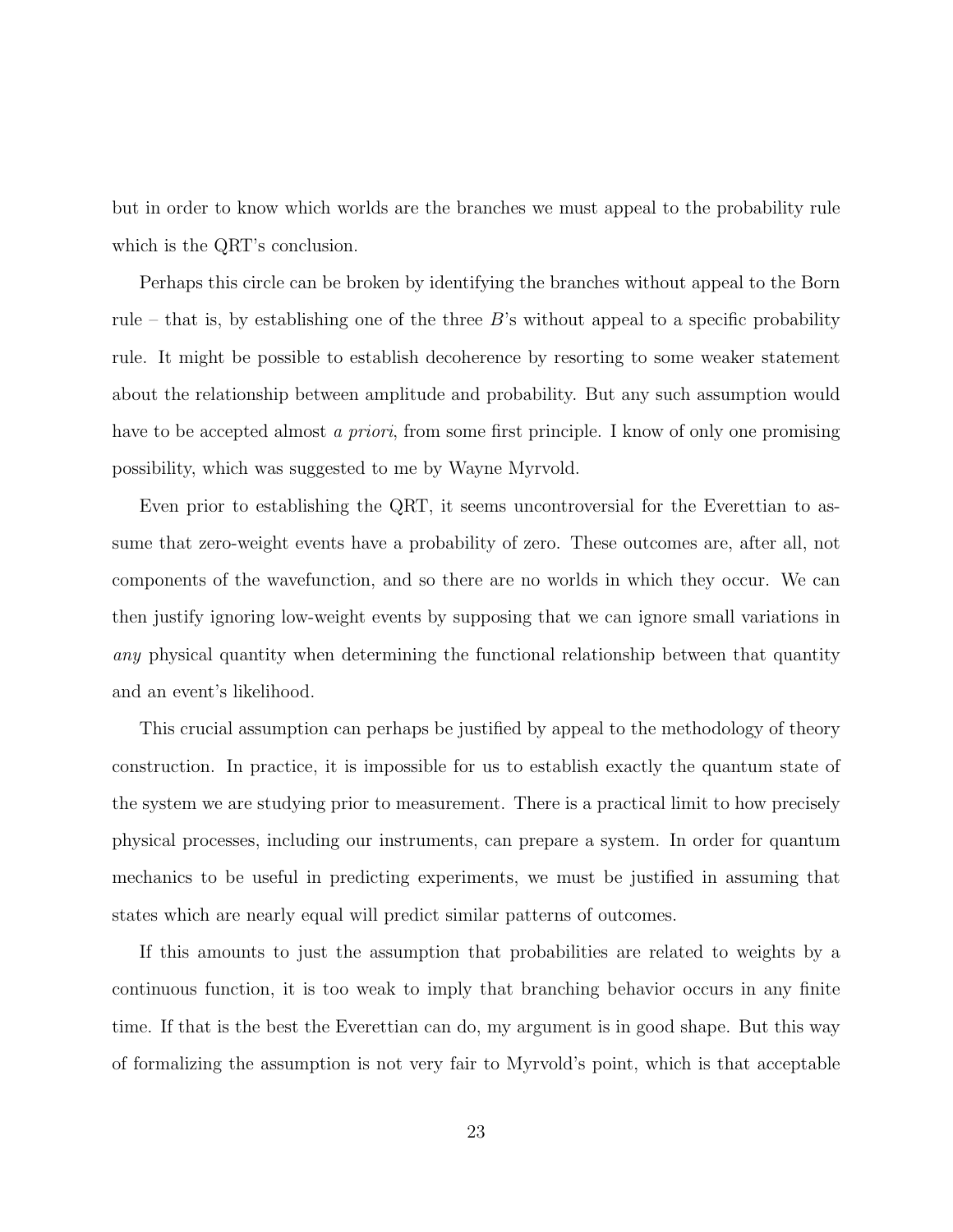theories must entail a relationship between their states and experimental predictions which is continuous at a scale that is measurable and manipulable by us. The result would seem to be that no theory which predicts large variations in probability between states that we cannot reliably differentiate prior to measurement (for instance, by preparing them through emission from different radioactive isotopes or particle accelerators) could be empirically satisfactory.

This sort of "anthropocentric" continuity assumption may well be strong enough to establish the intended conclusion, that after decoherence the leftover interference effects are improbable enough to be ignored. But this is no help to the Everettian without some further argument that the continuity assumption is actually true of Everettian QM. And the line of argument above which establishes that weight( $A$ ) = 0 implies  $Pr(A) = 0$  does not support any further claims about the probability of outcomes with nonzero weight, however small. If the wavefunction of the universe assigns zero weight to a particular eigenstate, then after decoherence there are no branches in which the corresponding measurement result obtains. It is therefore natural to assign a probability of zero to that event – the outcome does not happen. The same cannot be said of any event with nonzero weight. And it will not do to say that any such event approximately does not happen. It either happens (i.e., there exist branches in which it obtains) or it does not. The same reasoning that allows us to derive zero probability from zero weight is entirely inconclusive when applied to near-zero weights.

One might still complain that any (anthropocentrically) discontinuous relationship between weight and probability would make quantum mechanics empirically useless, but this is hardly a telling criticism of an argument which attempts to show that the Everett interpretation does not provide probabilistic predictions in the first place. To suppose that the continuity assumption holds of all possible scientific theories is clearly mistaken – we can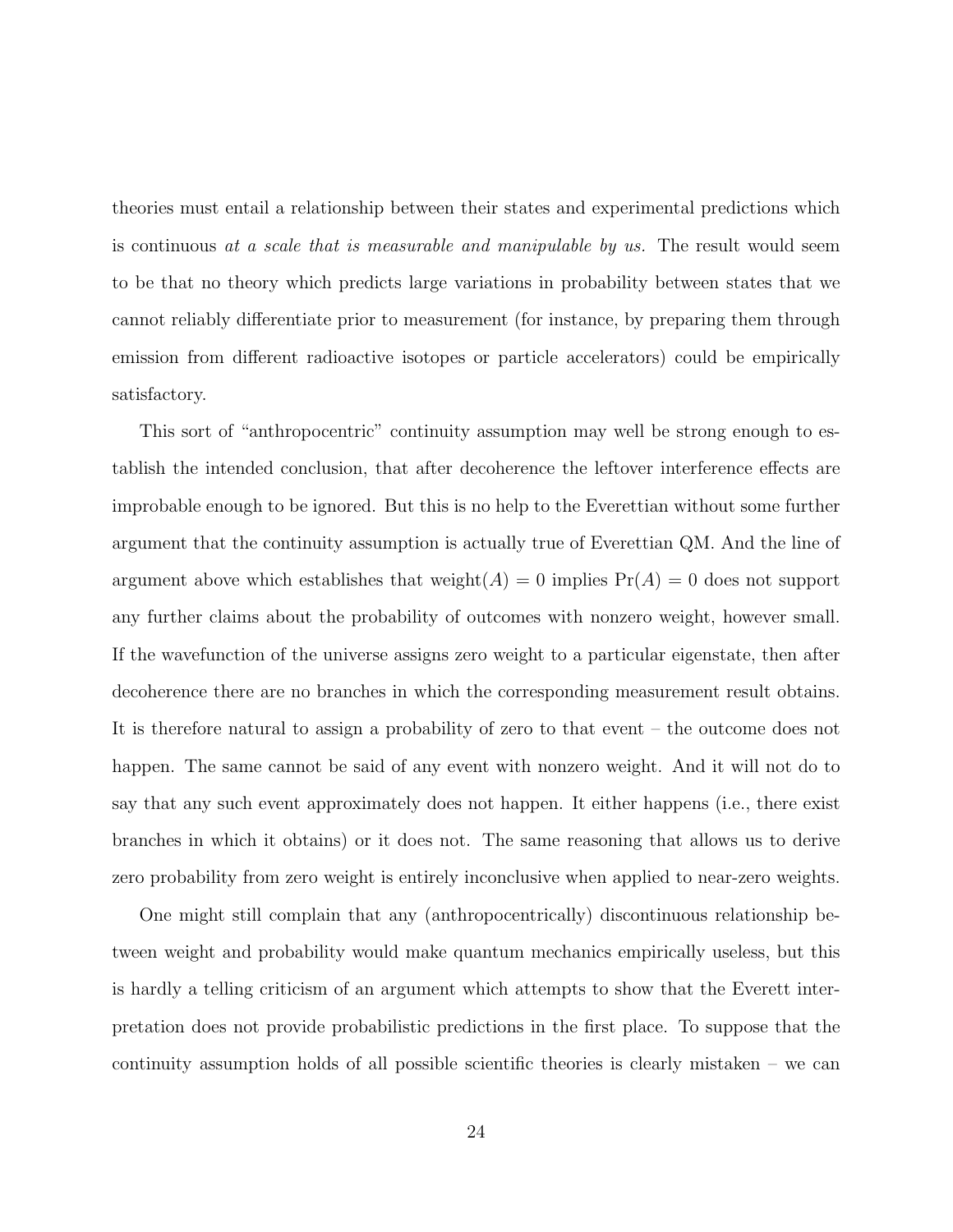easily imagine theories that fail to satisfy this condition. And to suppose that it holds of all empirically satisfactory theories is beside the point. The continuity assumption can then be assumed to apply only if Everettian QM is a satisfactory theory, and to assume Everettian QM is empirically satisfactory is to beg the question against my argument.

#### 4.3 A holistic approach?

If I am right, Everettian decision theory depends for its justification on circular reasoning. There is a natural response open to the Everettian: embrace the circle. Plausibly, not all circular arguments are vicious, in the sense of undermining our justification for their conclusions. Couldn't the interpretation make do with a holistic approach, employing the decision-theoretic probabilities, once derived from the QRT, as antecedent justification for their talk of decoherence?

The idea here is that a probability rule, once established, can identify which worlds are the branches even if its proof depends on a specification of the branches. To see why, take a universe governed by Everettian quantum mechanics in which we begin by assuming the Born rule. From such a standpoint we can establish via decoherence which worlds are the branches, and then prove via the QRT that our probability rule is correct. A probability rule in Everett is nothing more than a rationality principle (as opposed to some matter of physical or ontological fact). Thus it may be that anyone who starts out employing the rule, and can prove to his satisfaction that it is justified, is rational.

First, an uncharitable reply: I find it hard to be convinced by an argument that includes its conclusion among its premises! I do not mean to endorse an epistemic foundationalism that rejects any possibility of circular justification. Rather, I suggest that we are rarely (if ever) justified in adopting a circular set of beliefs, none of which we currently hold. Yet this is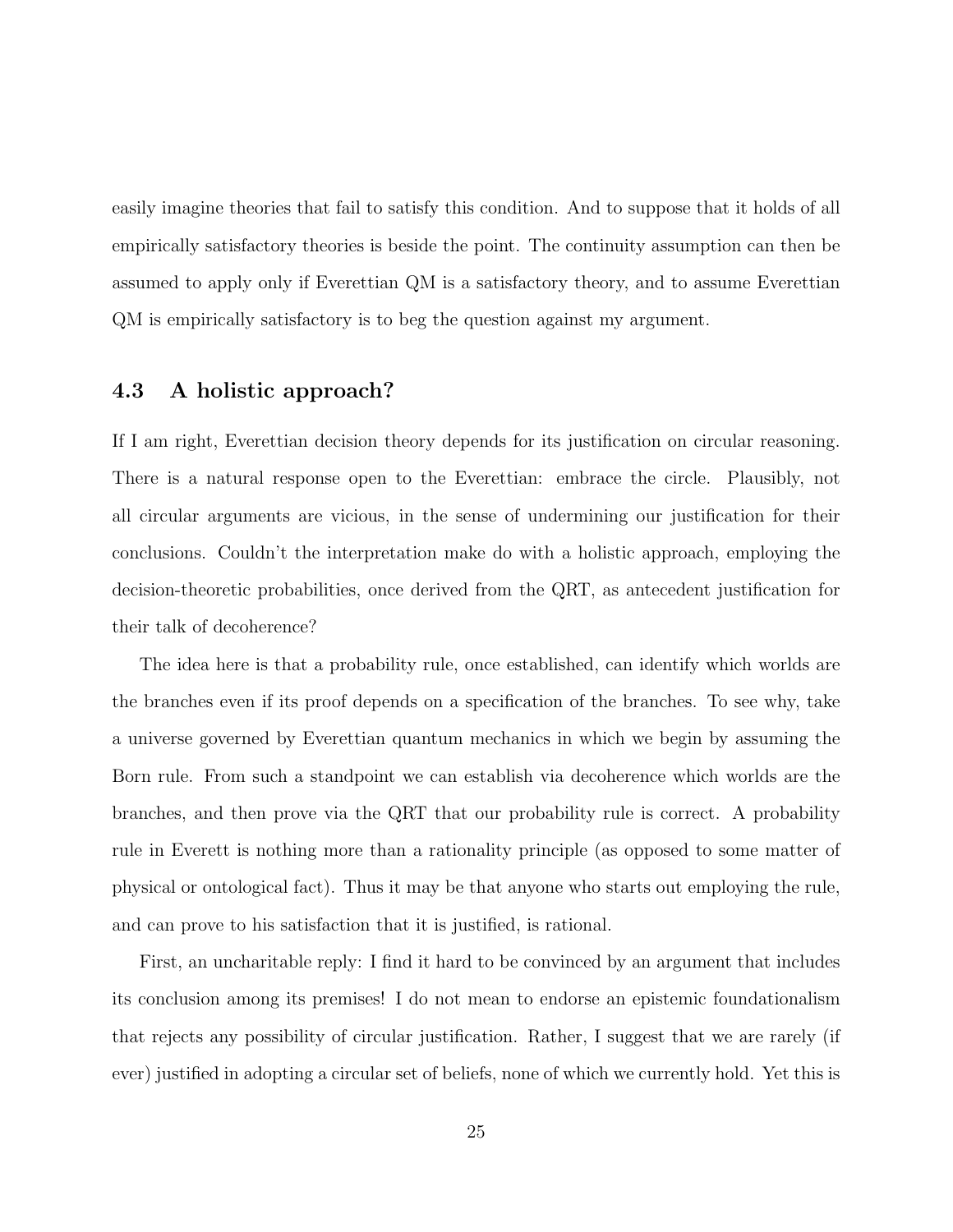exactly what the holistic Everettian is urging, at least when evangelizing the non-Everettian.

Let me try to engage more thoroughly with this holistic approach by bringing to light one further reason for concluding that the circularity I've identified is a vicious one. Both the QRT and related primitivist approaches to Everettian decision theory aspire to solve two distinct problems: the quantitative problem (what is the quantitative rule for assigning probabilities to outcomes?) and the coherence problem (what are probabilities on the Everett interpretation?). This distinction makes it possible to formulate in a new way the circularity in Everettian decision theory. Specifically, any decoherence-based Everettian solution to the coherence problem must depend for its justification upon a solution to the quantitative problem, and vice versa.

Any solution to the qualitative problem should amount to an analysis of the concept of probability. A probability measure is, in general, a measure over a certain sample space, that is, a set of possible outcomes. In statistical mechanics, for example, the sample space is given by the set of possible initial conditions for a system; likewise for Bohmian mechanics. In these cases, probability is analyzed as a measure of our degrees of belief about the initial conditions. In a stochastic theory like a collapse interpretation of quantum mechanics, sample spaces are sets of possible measurement outcomes, where these are complete physical states of affairs that might result from a measurement. Probability is then a measure of the objective chance of each possible outcome. Note that in each of these cases, a specification of necessary and sufficient conditions for membership in the sample space is central to the analysis of probability for a theory.

What about in the case of Everett? Certainly the account proposed in Section 3 is, in some sense, an analysis of probability within the framework of the interpretation: probability is a measure of our care or self-locating belief about branches. But it is not clear that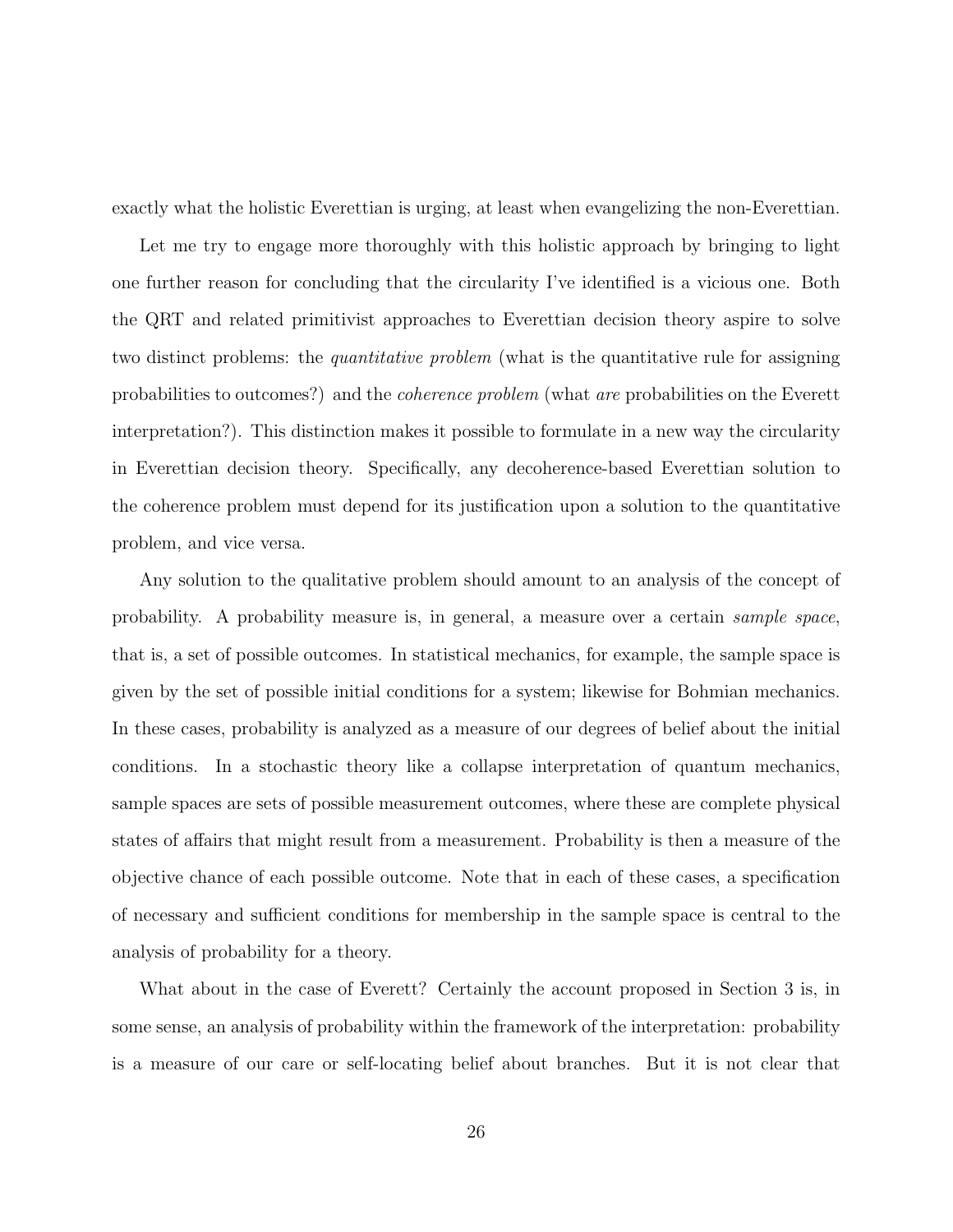this analysis provides necessary and sufficient conditions for membership in a sample space in the absence of a probability rule. As I argued in Section 4.2, a complete description of an Everettian quantum state does not specify the measurement outcomes (that is, the branches) unless it is supplemented by a quantitative probability rule. This requires an appeal to decoherence and to a quantitative rule which entails that low-weight outcomes are improbable. But the sample space for an experiment just is the set of outcomes. So, without a prior solution to the quantitative problem, the Everettian analysis of probability cannot fully describe the conditions under which an element of the state is a member of a sample space.

I think it plausible that a complete solution to the qualitative problem must include a full specification of the conditions under which a world should be included in the set of outcomes. Everettians may contest this point, but suppose that it is correct (it is, at least, satisfied by other major interpretations of QM). Then an Everettian solution to the coherence problem can only be justified by a solution to the quantitative problem. Solving the quantitative problem obviously requires appeal to a coherent concept of probability, so any such solution must likewise be justified by a solution of the coherence problem.

It appears that the circularity previously identified in the QRT actually encompasses any Everettian attempt to offer a coherent notion of probability along with an explanation of the Born rule. Primitivist approaches to probability like that endorsed by Greaves (2004) appeal to the same decision-theoretic solution to the coherence problem invoked by the QRT. Thus the criticism of circularity undermines these approaches as well as the Deutsch-Wallace proof.

Further, this dependence of the Everettian concept of probability on the quantitative rule governing its apportionment calls into question the methodological soundness of the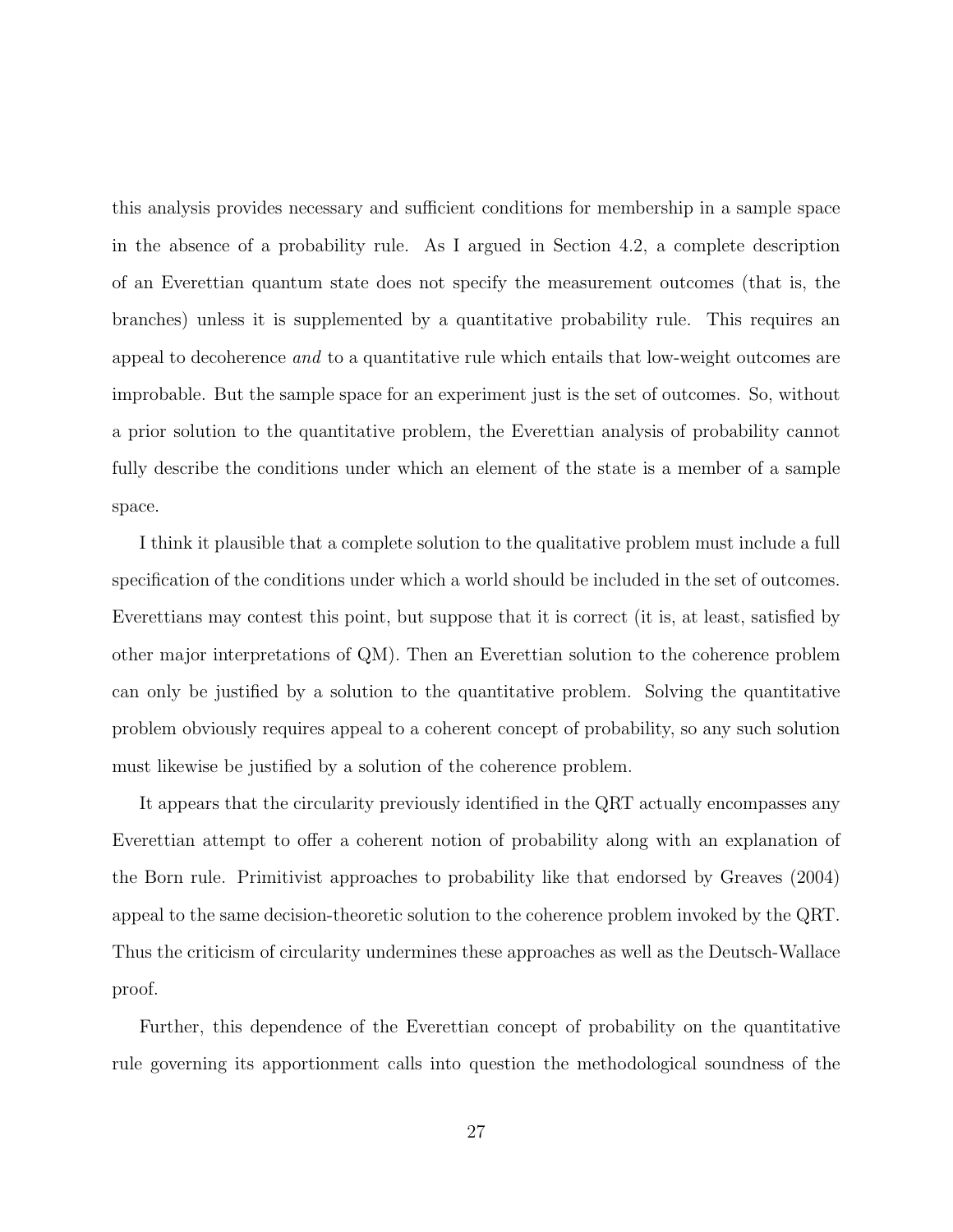interpretation. This is one sense in which the circularity can be seen as vicious. Everett does away with the notion – to which common sense, if nothing else, commits us – that we can advance a correct concept of probability (or at least a full set of criteria for membership in the sample space for an experiment) without appeal to any facts about which events are probable or improbable. Other interpretations of quantum mechanics, for example, appeal to notions of objective chance or epistemic credence which can be defined and understood independently of the Born rule. To the extent that we believe probability should be so definable, so that knowing which is the correct concept of probability presupposes no knowledge of which particular events are probable, we should favor these interpretations over Everett.

The Everettian may legitimately claim at this stage that we have no strong pre-theoretic commitment to the independence of the quantitative and qualitative problems. On this view, it has been shown only that the correct concept of probability and the correct rule governing its distribution must be inter-defined in the quantum case. But neither the bare fact of this circularity nor the interdependence of the qualitative and quantitative solutions is an indictment of the Everett approach if we simply accept these as among the unique features of the interpretation. Once this step is taken, there is little left to argue. I have shown that these are consequences the Everettian must accept; I claim they are unacceptable.

# 5 Conclusion

Defenders of the Everett interpretation have so far failed to ground their decision-theoretic approach to probability on a viable notion of measurement outcomes. I have shown that measurement outcomes in Everett must be classes of branches. Once this is understood, the circularity inherent in the decision-theoretic approach is not difficult to see. For nothing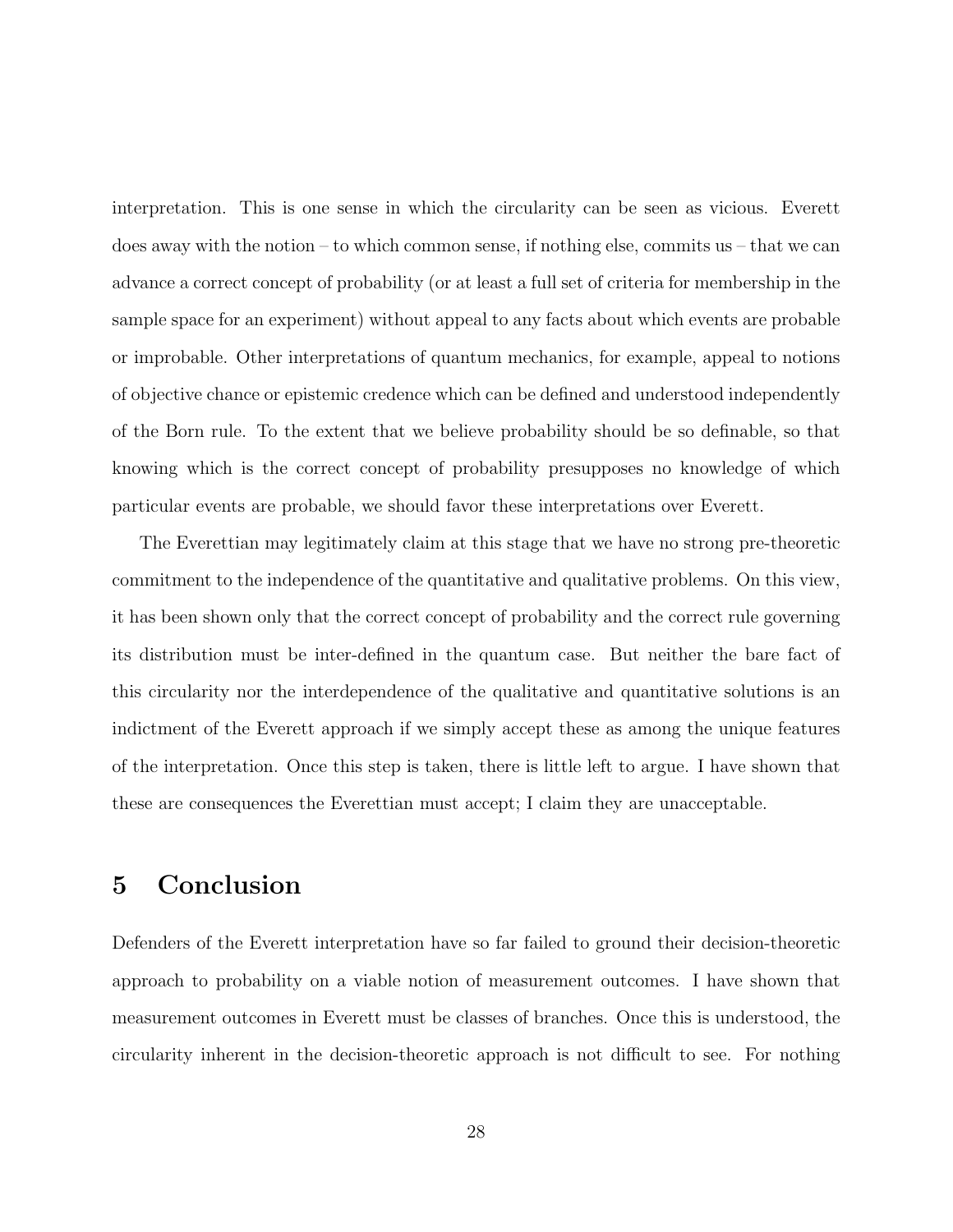about the bare theory of quantum mechanics guarantees that there are any branches – considerations from decoherence only establish that branching behavior is extremely likely. An appeal to some probability rule is therefore required to determine which components of the state are measurement outcomes, but a specification of the measurement outcomes is itself needed to tell us which components of the state can be bearers of probability. Unless this circularity is accepted, the decision-theoretic program cannot get off the ground. Talk of an Everettian representation "theorem" would thus appear to be deceptive. Everettians are not asking us to accept the conclusions of a theorem, but rather to buy into a circular picture of the quantum world that can only be justified from within. Even granting their claim that our world is fully described by the quantum state, a further step – that of entering into the circle – is required before we can accept their decision-theoretic notion of probability.

So, despite the impressive progress that has been made in clarifying the Everettian program during this decade and the last, it is still not clear that the interpretation can legitimately employ either the concept of probability or any specific quantitative rule for assigning probabilities. Nor is it clear that a solution to the problems I've posed will vindicate the decision-theoretic approach to probability. The most significant goal of such an approach is, as noted earlier, to show that Everettian quantum mechanics is empirically verifiable. But it is not obvious how the "predictions" of the decision-theoretic approach, which take the form of normative prescriptions dictating how much we should care about particular outcomes,<sup>15</sup> could ever be confirmed or disconfirmed by experimental results. This requires a leap from 'ought' to 'is' – from the preferences we should possess to the outcomes we will experience – that needs to be justified by further argument.<sup>16</sup>

<sup>&</sup>lt;sup>15</sup>This is not true of the SU version of Everett, of course. But as I have shown, if SU has a leg to stand on it is at least an extremely weak position compared with SC.

<sup>&</sup>lt;sup>16</sup>In other words, it remains to be seen whether the decision-theoretic account of probability, even if successful, makes the Everett interpretation *empirically coherent*. See Barrett (1996; 1999, 116-117) for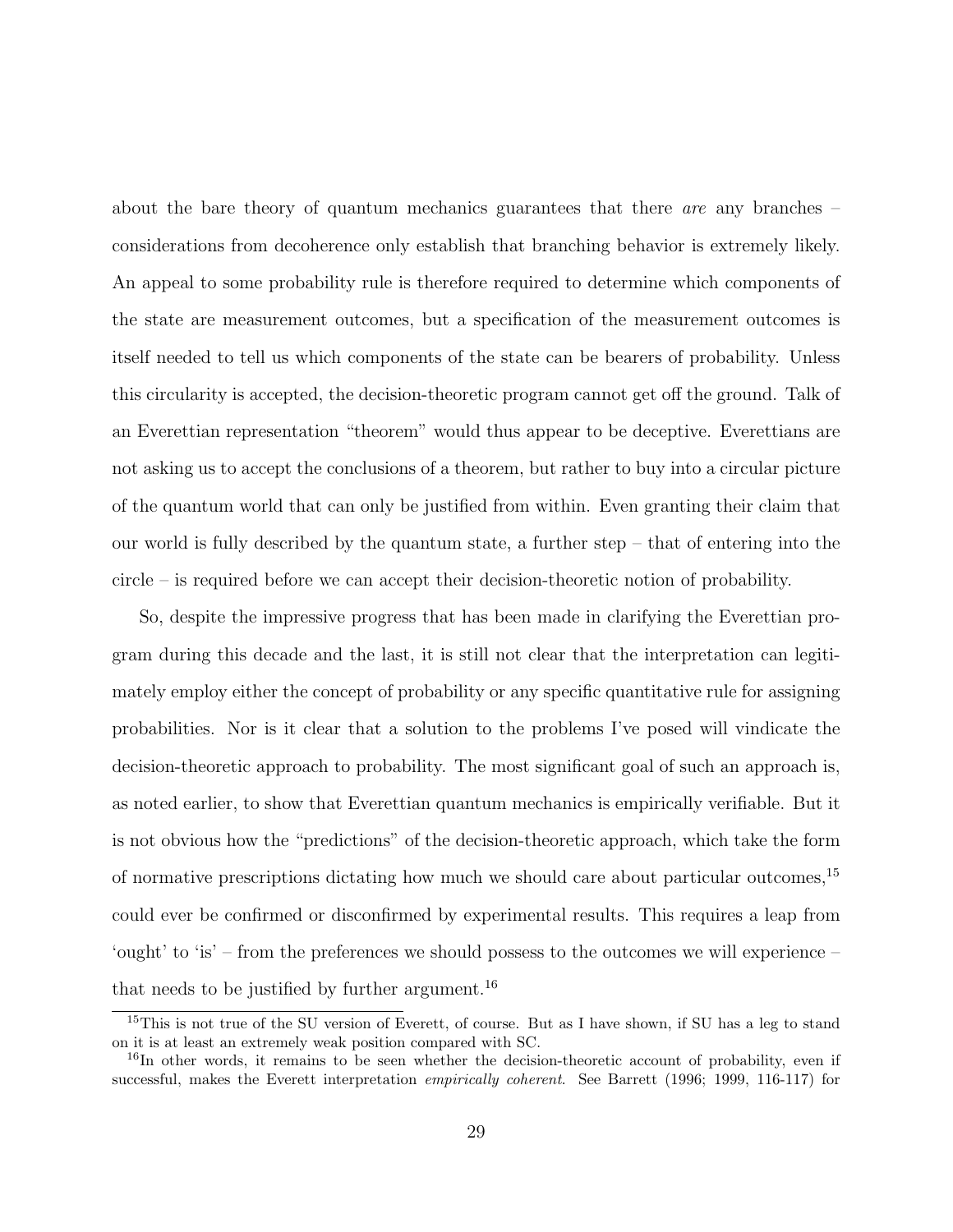#### Acknowledgements

This paper has gone through several incarnations. My thanks to Jeff Barrett, Gordon Belot, Jeremy Butterfield, Cian Dorr, Adam Elga, Dylan Gault, Hilary Greaves, Hans Halvorson, Wayne Myrvold, David Wallace and two anonymous referees for helpful comments on the many previous drafts.

This research was supported in part by a fellowship from the National Science Foundation.

# References

- [1] Barnum, H., C.M. Caves, J. Finkelstein, C.A. Fuchs and R. Schack (2000). Quantum Probability from Decision Theory? *Proceedings of the Royal Society of London* A456: 1175-1182.
- [2] Barrett, J. (1996). Empirical Adequacy and the Availability of Reliable Records in Quantum Mechanics. Philosophy of Science 63: 49-64.
- [3] Barrett, J. (1999). The Quantum Mechanics of Minds and Worlds. Oxford: Oxford UP.
- [4] Butterfield, J. (2002). Some Worlds of Quantum Theory. In R.Russell et al (ed.), Quantum Physics and Divine Action, 111-140. Vatican Observatory Publications.
- [5] Deutsch, D. (1999). Quantum theory of probability and decisions. Proceedings of the Royal Society of London A455: 3129-3137.
- [6] Greaves, H. (2004). Understanding Deutsch's Probability in a Deterministic Multiverse. Studies in History and Philosophy of Modern Physics 35: 423-456.
- [7] Joos, E., C. Kiefer, J. Kupsch, I. Stamatescu, H. Zeh and D. Giulini (1996). Decoherence and the Appearance of a Classical World in Quantum Theory. Springer.
- [8] Lewis, D. (1976). "Survival and Identity," reprinted in Collected Papers Vol. I.
- [9] Lewis, P.  $(2002)$ . What is it like to be Schrödinger's cat? *Analysis* 60: 22-29.
- [10] Lewis, P. (2006). Uncertainty and probability for branching selves. Forthcoming in Studies in History and Philosophy of Modern Physics. Available online at http://philsciarchive.pitt.edu/archive/00002636/.

more on empirical incoherence.